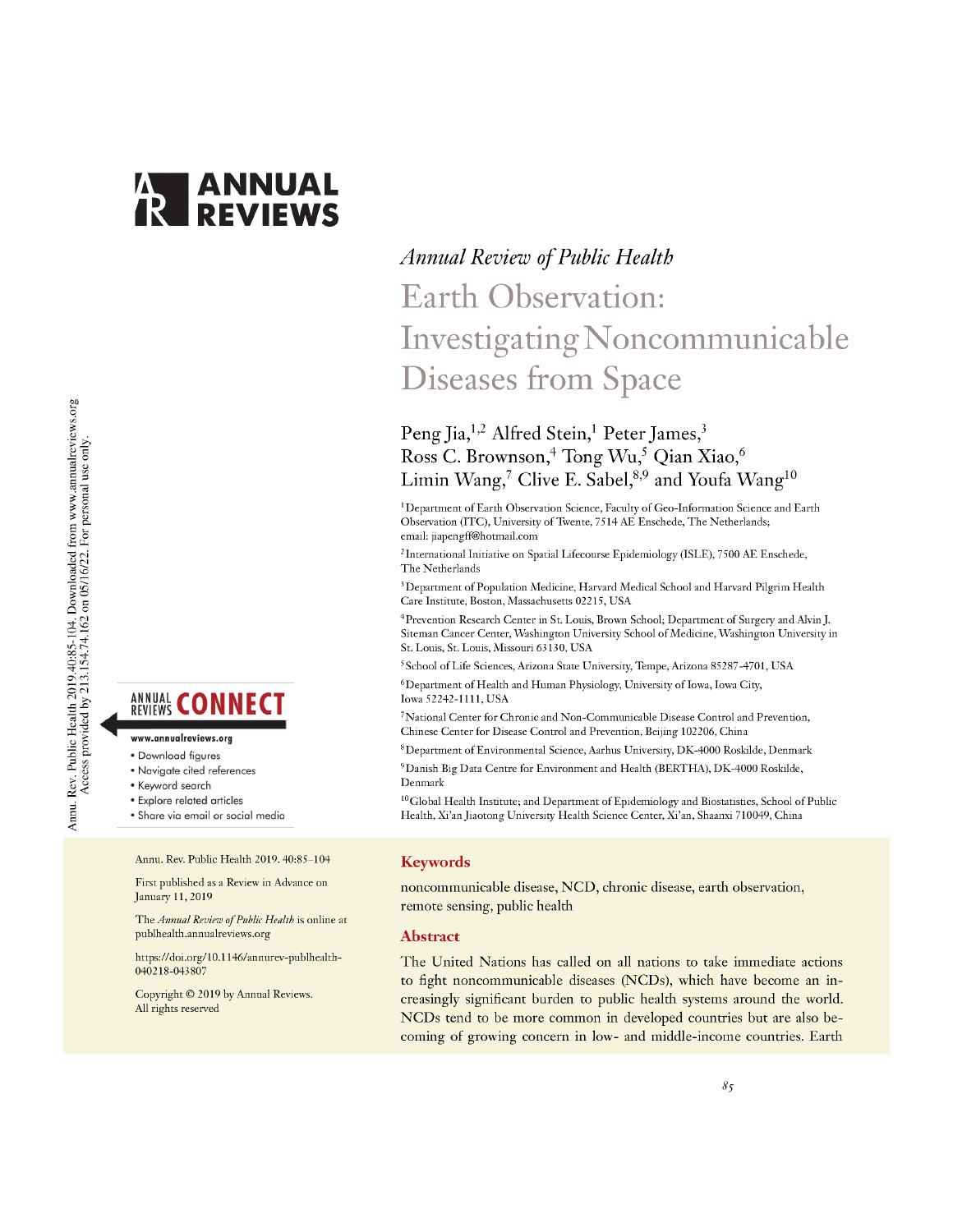observation (EO) technologies have been used in many infectious disease studies but have been less commonly employed in NCD studies. This review discusses the roles that EO data and technologies can play in NCD research, including (*a*) integrating natural and built environment factors into NCD research, (*b*) explaining individual–environment interactions, (*c*) scaling up local studies and interventions, (*d*) providing repeated measurements for longitudinal studies including cohorts, and (*e*) advancing methodologies in NCD research. Such extensions hold great potential for overcoming the challenges of inaccurate and infrequent measurements of environmental exposure at the level of both the individual and the population, which is of great importance to NCD research, practice, and policy.

#### **INTRODUCTION**

Noncommunicable diseases (NCDs), also known as chronic diseases, are generally noninfectious diseases or medical conditions that last for long periods of time and progress slowly (103). According to the United Nations and the World Health Organization, NCDs will become the leading cause of death worldwide by 2030 (24, 102), as historically important infectious diseases such as cholera, malaria, and tuberculosis are brought under control.NCDs have increasingly become major sources of economic burden to health care systems already under pressure around the world (34, 36, 80). Moreover, NCDs tend to be more common in developed countries but also are of growing concern in low- and middle-income countries (LMICs), where nearly three-quarters of global NCD deaths occurred over the past decade (approximately 28.5 million in 2012 and 39.5 million in 2015) (103, 104). In addition to experiencing a loss of quality of life due to NCDs, NCD patients tend to be more susceptible to infectious diseases than are their healthy counterparts, due to a weakened immune system, and some infectious diseases (e.g., HIV) now have a long (chronic) duration owing to improved treatment (90). The considerable public health, socioeconomic, and ecological impacts of NCDs are expected to continue and even increase, given our current limited capacity to understand the multifactorial etiology of many complex NCDs, especially those of later life, which probably result from a combination of genetic and environmental exposures over the course of a lifetime (41).

In recent years, emerging research has demonstrated that environmental factors, including air pollution, temperature, green space, the built environment, and noise, may be important risk factors for NCDs (9, 20, 22, 33). These spatial factors may provide meaningful targets for interventions to reduce NCD risk. Geographic information systems (GIS) can provide environmental data products over large areas/populations, identify novel risk factors, and suggest potential areas for targeted interventions (3, 60, 61). Many creative and pioneering studies have already been conducted using an integration of statistical and GIS techniques to understand the patterns and mechanisms of NCDs, such as the visualization of NCD prevalence and risk factors (14, 108) as well as examinations of associations between NCDs and their risk factors (16, 17). However, many studies that measured multiple dimensions of environmental exposures over a long time period and identified their association with NCDs have been carried out at local scales  $(1, 8, 13, 15, 20,$ 22, 28). Efforts to tackle NCDs through GIS approaches need to be scaled and sped up to keep pace with the increasing global burden of NCDs (6, 7, 78, 87, 88, 93).

One method to improve GIS approaches to studying NCDs is by increasing the utilization of earth observation (EO) technologies, which gather information about the earth's physical, chemical, and biological systems mainly via remote sensing (RS), supplemented by other earth-surveying techniques (35). In contrast with onsite observation, RS generally acquires information by

**Geographic**

**information systems (GIS):** systems designed to capture, store, manipulate, analyze, manage, and present spatial or geographic data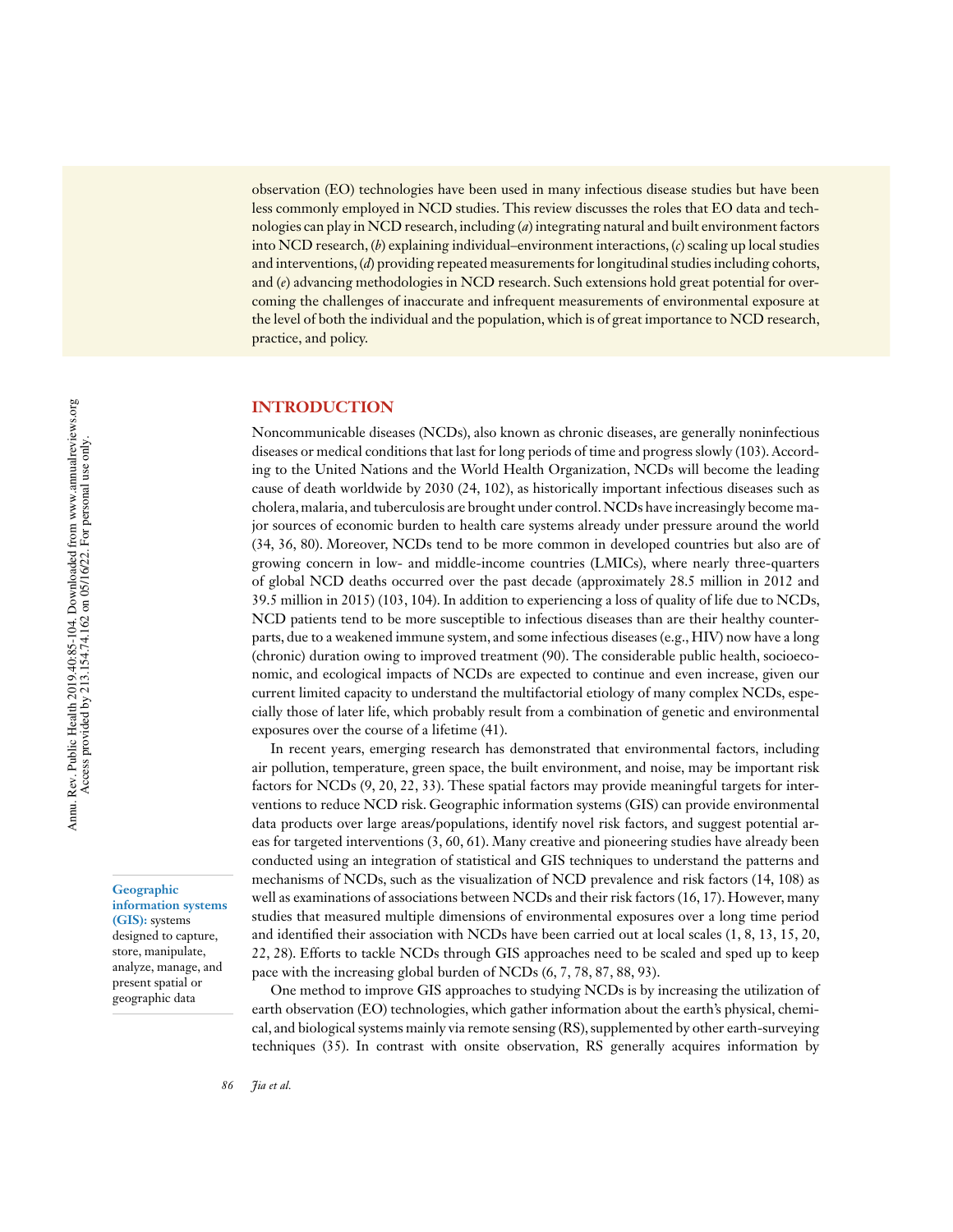spaceborne or airborne sensors, without making physical contact with the object or phenomenon. RS data are stored in a raster format, which consists of a matrix of pixels (or cells) organized into rows and columns (or a grid). Each pixel contains a value representing information, such as temperature, at that location. EO technologies have enabled all-around environmental monitoring of Earth, and RS data have been extensively applied in a wide range of fields, such as ecology, agriculture, oceanography, geology, and archaeology (5, 65–67, 72, 98, 110). However, compared with many large-scale and successful EO applications in infectious disease studies (44, 47, 52, 101), many opportunities remain for NCD research and interventions offered by EO technologies for researchers, decision makers, and other stakeholders (68). To date, a growing body of research has used RS data to examine environmental factors and NCD risk. For instance, studies have demonstrated associations between natural vegetation and mortality, cardiovascular disease, mental health, and birth outcomes; air pollution and cardiovascular disease, respiratory disease, cancer, and the mortality risks from these diseases; light at night and cancer; and temperature and cardiovascular and respiratory diseases (18, 25, 53–55, 57). That said, EO technologies hold still greater potential for NCD research and practice, especially as more techniques and data become available.

To better use and position EO technologies for future NCD research and interventions, EO scientists need to collaborate with epidemiologists and other researchers and practitioners in the related biomedical fields to understand how the environmental factors measured by EO technologies may affect NCD risks, to identify new research areas, and to develop more informative methods. However, such interdisciplinary collaboration requires researchers to reach outside their -elds of expertise, which can be challenging. To address this challenge, this review aims to identify current limitations in NCD research where EO technologies might improve the field and to make EO-related recommendations for future NCD research.In addition, a complete list of satellite sensors that have been used or that show significant potential for applications in NCD research is provided as an important reference for NCD researchers. This review will help accelerate the integration of EO technologies and NCD research as well as the development of interventions and guidelines for NCD management and prevention.

#### **RESEARCH GAPS AND CHALLENGES**

The limited use of EO technologies accounts for a bottleneck in NCD research, which has likely prevented us from fully characterizing an individual's exposome, defined as the totality of an individual's environmental exposures over the total life course (105). Although an individual's time activity patterns over long time periods can now be captured by global positioning systems (GPS), GIS-based environmental data that temporally match individual movement patterns for better estimating individual exposures may not always be available. For the same reason, most studies using GIS data have been carried out either at a large scale, but with limited accuracy (coarse spatial resolution) and/or frequency (specific snapshots in time for the whole study period) of measurements, or at a local scale, with still limited frequency in most cases. This is especially true for built environment features relative to natural environment ones, due mainly to incomplete GIS-based environmental data archives (61). It is difficult to build integrated measures of exposure at the individual level, especially measurements of exposure to the built environment over long time periods; variability in individual movement patterns makes this process even more challenging (24, 50, 51).

From the perspective of the public health sector, financial investment and resources targeted at NCD prevention and control are limited relative to the high and sometimes prohibitive economic costs, especially in developing countries (77). Furthermore, not all strategies for managing NCDs will function equally or even toward the same positive direction in every setting. Tailoring these strategies to local conditions to achieve maximum health impacts for minimal investment is one of

**Pixel:** the fundamental unit of data collection; represented in a remotely sensed image as a cell in an array of data values

#### **Exposome:**

the measure of all the exposures of an individual in a lifetime and how those exposures relate to health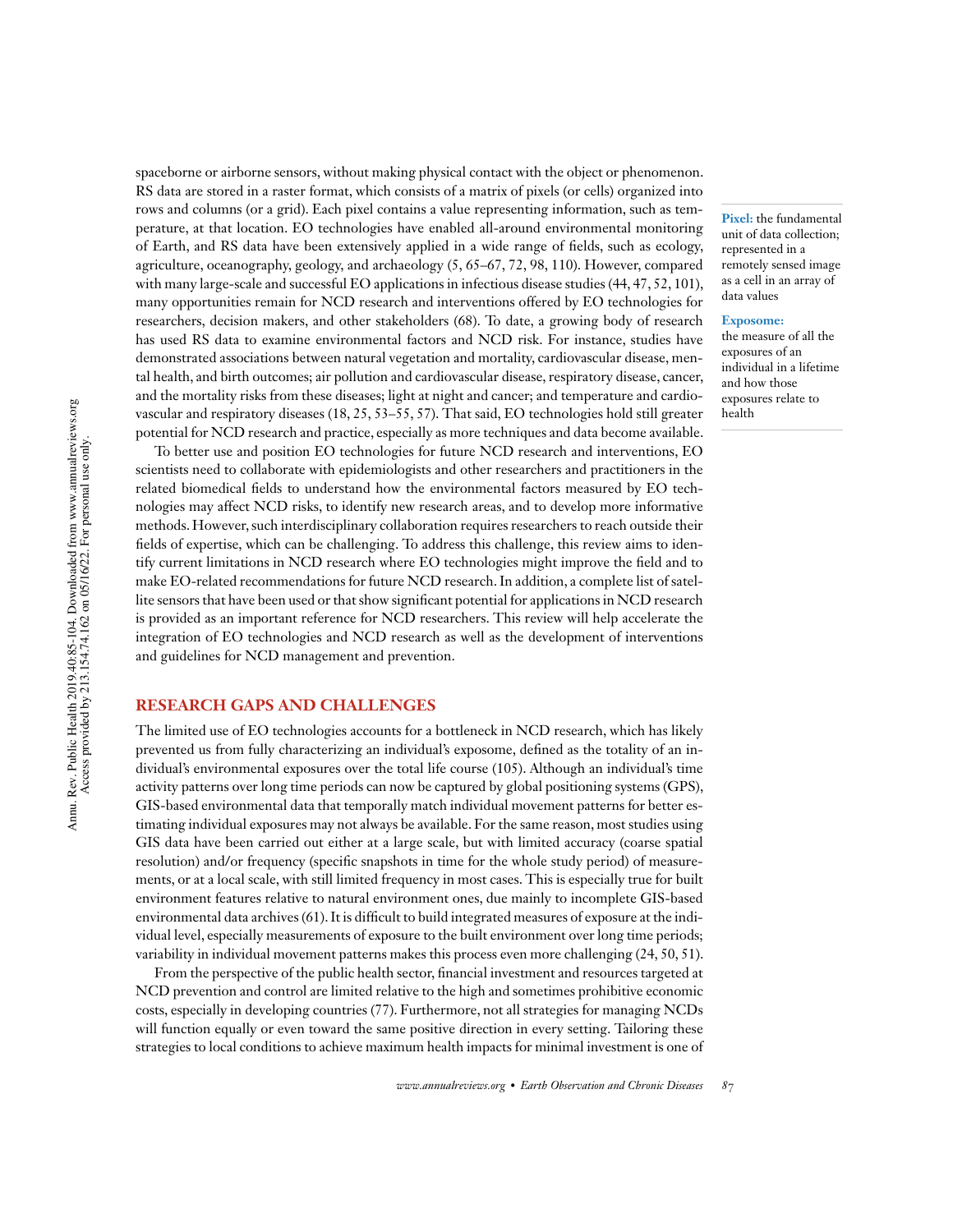**Revisit time:** the time elapsed between observations of the same point on earth by a satellite; depends on the satellite's orbit, target location, and swath of the sensor

the most significant challenges encountered by public health agencies (45). Addressing this challenge necessitates a deeper understanding of heterogeneity in the mechanisms that link NCDs with population and environment at various places. Unfortunately, evidence for tailoring intervention strategies appropriately has been limited so far owing to difficult, expensive, and hence infrequent and localized data acquisition. If current NCD research and application cannot be expanded and intensified, relevant technological advances (e.g., exposome measurements, GIS) will not be able to keep pace with the global progression of NCDs.

#### **RESEARCH OPPORTUNITIES**

EO technologies, with simultaneous data acquisition capacity over a large scale and a short revisit time (i.e., the time elapsed between observations of the same location by a satellite) for the majority of Earth's landmasses, have been revolutionizing NCD research. For example, data from high-resolution sensors operating aboard the series of *Landsat* satellites, launched in 1972, have been vastly applied to broad environmental monitoring (43). When *Landsat* made its images free of charge in 2008, more than 1 million images were downloaded in that first year, compared with the previous peak of only about 25,000 images sold (106). Such high usage may continue, driven by the growing availability of high-resolution RS data—e.g., Advanced Spaceborne Thermal Emission and Reflection Radiometer (ASTER) data, which, with a spatial resolution of 15 m, have been available to the public at no cost since April 1, 2016. Five major research opportunities brought by EO technologies are described below in detail. A list of satellite sensors showing significant potential for applications in NCD research by offering a range of useful environmental measurements is presented as an important reference for public health researchers and agencies to choose satellites and sensors in their own studies and surveillance efforts (**Table 1**).

#### **Integrating Natural and Built Environment Factors into NCD Research**

Research is growing on the natural and built environments in relation to NCD outcomes, especially behavior- or lifestyle-related NCDs (75, 82). The natural environment has been associated with a broad array of NCDs, such as the relationships between temperature and stroke (18), altitude and hypertension (79), and sunlight and skin cancer (73). Poor air and water quality, perhaps not acute in the short term, may cause physical discomfort if people are chronically exposed to them (e.g., gastrointestinal illness and seasonal allergic rhinitis) and eventually may lead to cardiovascular and respiratory diseases(27, 42, 99).To improve the predictability of NCD risk factors and facilitate the development of NCD prevention and control, it is necessary to deepen our knowledge of the underlying NCD risk factors, where the natural environment may play an important, although sometimes indirect, role. For example, frequent rainfall may reduce people's outdoor activity levels, even if individuals live in a highly walkable neighborhood (26). Thus, climate may shape long-term dietary and activity behaviors in a given population, and weather can influence energy balance dynamics during a short period (e.g., daily or weekly); these can all contribute to NCDs.

EO technologies enable all-around surveillance of the natural environment by monitoring factors such as land cover, water bodies, volume of evaporation, proportion of pollutants in the air, and concentrations of atmospheric particulate matter (PM) and carbon dioxide (CO<sub>2</sub>) (5, 35, 67, 72, 98). Therefore, RS data provide capabilities for describing the natural environment, which complement built environment factors commonly used in NCD research. Furthermore, on the basis of these data, many RS indicators and products for the natural environment have been developed for easy use, such as normalized difference vegetation index (NDVI), daily climate variables (e.g., total precipitation, mean dew point temperature), and some bioclimatic variables (e.g., mean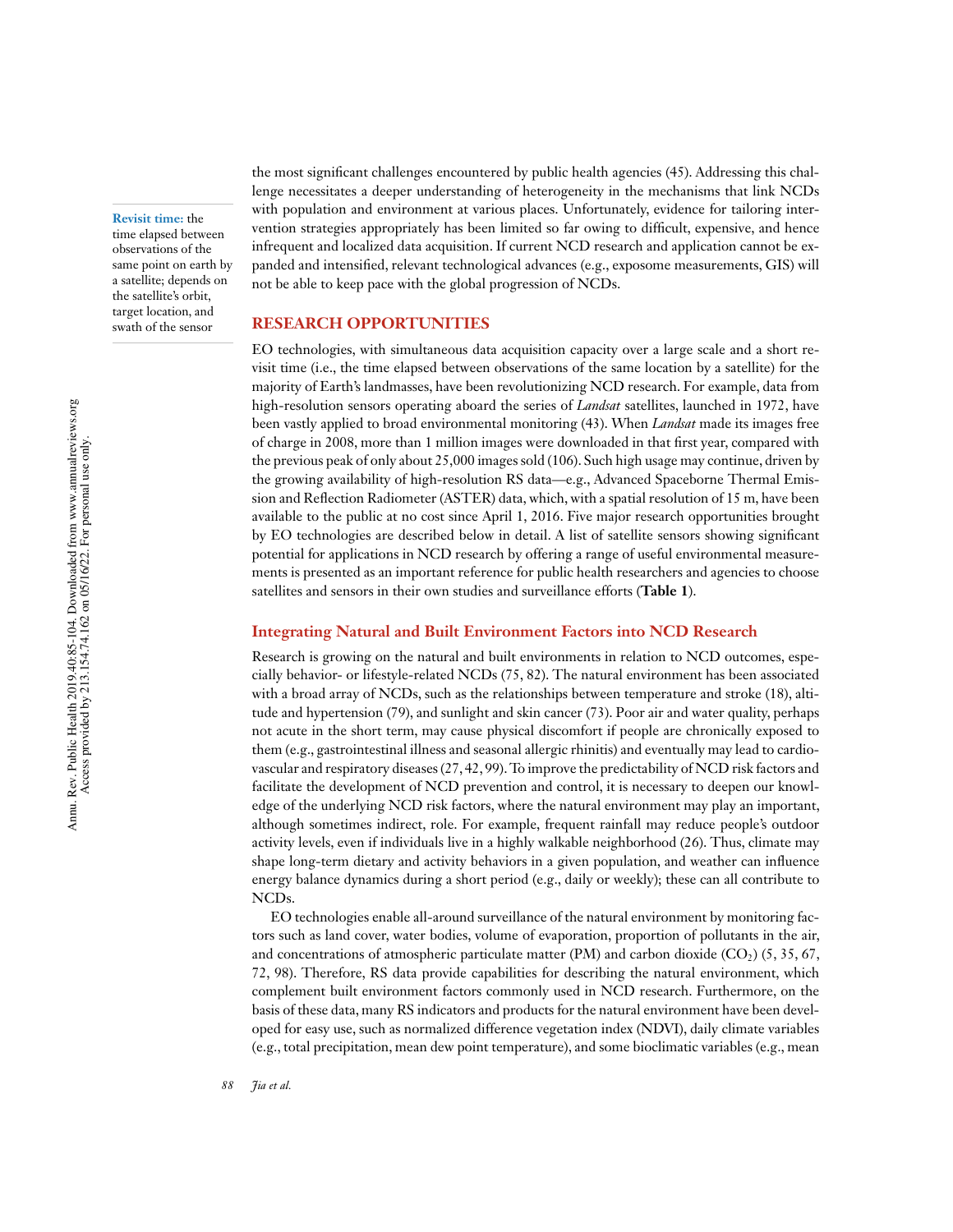| resolution<br>resolution<br>Launch<br>out of<br><b>Satellite</b><br>Band (number/order of bands) <sup>a</sup><br><b>Sensor</b><br>(m)<br>(day)<br>service<br>year<br><b>Airbus Defense and Space (AIRBUS), France</b><br><b>NAOMI</b><br>SPOT-6/7<br>2024<br>V(3), N(1)<br>6<br>$1 - 4$<br>2012<br>$\mathbf{p}$<br>1.5<br>Centre national d'études spatiales (CNES), France<br>SPOT-1/2/3<br><b>HRV</b><br>20<br>V(2), N(1)<br>$1 - 4$<br>1986<br>2009<br>$\mathbf{p}$<br>10<br>SPOT-4<br><b>HRVIR</b><br>20<br>$1 - 4$<br>1998<br>2013<br>V(2), N(1), S(1)<br>P<br>10<br><b>VGT</b><br>1,165<br>V(2), N(1), S(1)<br>SPOT-5<br><b>HRG</b><br>10<br>$1 - 4$<br>2002<br>2015<br>V(2), N(1)<br>20<br>S(1)<br>5<br>$\, {\bf P}$<br><b>HRS</b><br>P<br>10<br>$VGT-2$<br>Same as VGT onboard SPOT-4<br>Pléiades-1A/1B<br>HiRI<br>2.8<br>V(3), N(1)<br>26<br>2011<br>2017<br>$\mathbf{p}$<br>0.7<br>China Meteorological Administration National Satellite Meteorological Center (CMA-NSMC)<br>Fengyun-1A/<br><b>MVISR</b><br>$V(4)$ , $N(2)$ , $S(1)$ , $M(1)$ , $T(2)$<br>1,100<br>12<br>1988<br>2012<br>1B/1C/1D<br>1,250<br>Fengyun-2A<br>S-VISSR<br>$0.5 - 1$<br>1997<br>2006<br>VN(1)<br>5,000<br>M(1), T(1)<br>Fengyun-2C/<br>S-VISSR<br>VN(1)<br>1,250<br>$0.5 - 1$<br>2004<br>2021<br>2D/2E/2F/<br>2G/2H<br>5,000<br>M(2), T(2)<br><b>IRAS</b><br>17,000<br>6<br>Fengyun-<br>$VN(5)$ , $S(1)$ , $M(10)$ , $T(10)$<br>2008<br>2018<br>MERSI-1<br>V(3), N(1), T(1)<br>250<br>3A/3B/3C<br>1,000<br>$V(7)$ , $N(6)$ , $S(2)$<br><b>VIRR</b><br>$V(4)$ , $N(2)$ , $S(1)$ , $M(1)$ , $T(2)$<br>1,100<br><b>HIRAS</b><br>16,000<br>Fengyun-3D<br>M/T(1,370)<br>6<br>2017<br>2022<br>250<br>MERSI-2<br>V(3), N(1), T(2)<br>$V(7)$ , $N(6)$ , $S(2)$ , $M(3)$ , $T(1)$<br>1,000<br>GAS<br>10,000<br>V(1), S(3)<br>16,000<br>Fengyun-4A<br>$\rm GIIRS$<br>$0.03 - 0.05$<br>2016<br>2021<br>V/M/T(1,650)<br>$500 - 1,000$<br>$\operatorname{AGRI}$<br>V(1)<br>V(1), N(1)<br>1,000<br>2,000<br>N(1), S(1), M(1)<br>2,000-4,000<br>S(1)<br>M(3), T(4)<br>4,000 |  |                |                 |  | Year (to  |
|-----------------------------------------------------------------------------------------------------------------------------------------------------------------------------------------------------------------------------------------------------------------------------------------------------------------------------------------------------------------------------------------------------------------------------------------------------------------------------------------------------------------------------------------------------------------------------------------------------------------------------------------------------------------------------------------------------------------------------------------------------------------------------------------------------------------------------------------------------------------------------------------------------------------------------------------------------------------------------------------------------------------------------------------------------------------------------------------------------------------------------------------------------------------------------------------------------------------------------------------------------------------------------------------------------------------------------------------------------------------------------------------------------------------------------------------------------------------------------------------------------------------------------------------------------------------------------------------------------------------------------------------------------------------------------------------------------------------------------------------------------------------------------------------------------------------------------------------------------------------------------------------------------------------------------------------------------------------------------------------------------------------------------------------------------|--|----------------|-----------------|--|-----------|
|                                                                                                                                                                                                                                                                                                                                                                                                                                                                                                                                                                                                                                                                                                                                                                                                                                                                                                                                                                                                                                                                                                                                                                                                                                                                                                                                                                                                                                                                                                                                                                                                                                                                                                                                                                                                                                                                                                                                                                                                                                                     |  | <b>Spatial</b> | <b>Temporal</b> |  | be) taken |
|                                                                                                                                                                                                                                                                                                                                                                                                                                                                                                                                                                                                                                                                                                                                                                                                                                                                                                                                                                                                                                                                                                                                                                                                                                                                                                                                                                                                                                                                                                                                                                                                                                                                                                                                                                                                                                                                                                                                                                                                                                                     |  |                |                 |  |           |
|                                                                                                                                                                                                                                                                                                                                                                                                                                                                                                                                                                                                                                                                                                                                                                                                                                                                                                                                                                                                                                                                                                                                                                                                                                                                                                                                                                                                                                                                                                                                                                                                                                                                                                                                                                                                                                                                                                                                                                                                                                                     |  |                |                 |  |           |
|                                                                                                                                                                                                                                                                                                                                                                                                                                                                                                                                                                                                                                                                                                                                                                                                                                                                                                                                                                                                                                                                                                                                                                                                                                                                                                                                                                                                                                                                                                                                                                                                                                                                                                                                                                                                                                                                                                                                                                                                                                                     |  |                |                 |  |           |
|                                                                                                                                                                                                                                                                                                                                                                                                                                                                                                                                                                                                                                                                                                                                                                                                                                                                                                                                                                                                                                                                                                                                                                                                                                                                                                                                                                                                                                                                                                                                                                                                                                                                                                                                                                                                                                                                                                                                                                                                                                                     |  |                |                 |  |           |
|                                                                                                                                                                                                                                                                                                                                                                                                                                                                                                                                                                                                                                                                                                                                                                                                                                                                                                                                                                                                                                                                                                                                                                                                                                                                                                                                                                                                                                                                                                                                                                                                                                                                                                                                                                                                                                                                                                                                                                                                                                                     |  |                |                 |  |           |
|                                                                                                                                                                                                                                                                                                                                                                                                                                                                                                                                                                                                                                                                                                                                                                                                                                                                                                                                                                                                                                                                                                                                                                                                                                                                                                                                                                                                                                                                                                                                                                                                                                                                                                                                                                                                                                                                                                                                                                                                                                                     |  |                |                 |  |           |
|                                                                                                                                                                                                                                                                                                                                                                                                                                                                                                                                                                                                                                                                                                                                                                                                                                                                                                                                                                                                                                                                                                                                                                                                                                                                                                                                                                                                                                                                                                                                                                                                                                                                                                                                                                                                                                                                                                                                                                                                                                                     |  |                |                 |  |           |
|                                                                                                                                                                                                                                                                                                                                                                                                                                                                                                                                                                                                                                                                                                                                                                                                                                                                                                                                                                                                                                                                                                                                                                                                                                                                                                                                                                                                                                                                                                                                                                                                                                                                                                                                                                                                                                                                                                                                                                                                                                                     |  |                |                 |  |           |
|                                                                                                                                                                                                                                                                                                                                                                                                                                                                                                                                                                                                                                                                                                                                                                                                                                                                                                                                                                                                                                                                                                                                                                                                                                                                                                                                                                                                                                                                                                                                                                                                                                                                                                                                                                                                                                                                                                                                                                                                                                                     |  |                |                 |  |           |
|                                                                                                                                                                                                                                                                                                                                                                                                                                                                                                                                                                                                                                                                                                                                                                                                                                                                                                                                                                                                                                                                                                                                                                                                                                                                                                                                                                                                                                                                                                                                                                                                                                                                                                                                                                                                                                                                                                                                                                                                                                                     |  |                |                 |  |           |
|                                                                                                                                                                                                                                                                                                                                                                                                                                                                                                                                                                                                                                                                                                                                                                                                                                                                                                                                                                                                                                                                                                                                                                                                                                                                                                                                                                                                                                                                                                                                                                                                                                                                                                                                                                                                                                                                                                                                                                                                                                                     |  |                |                 |  |           |
|                                                                                                                                                                                                                                                                                                                                                                                                                                                                                                                                                                                                                                                                                                                                                                                                                                                                                                                                                                                                                                                                                                                                                                                                                                                                                                                                                                                                                                                                                                                                                                                                                                                                                                                                                                                                                                                                                                                                                                                                                                                     |  |                |                 |  |           |
|                                                                                                                                                                                                                                                                                                                                                                                                                                                                                                                                                                                                                                                                                                                                                                                                                                                                                                                                                                                                                                                                                                                                                                                                                                                                                                                                                                                                                                                                                                                                                                                                                                                                                                                                                                                                                                                                                                                                                                                                                                                     |  |                |                 |  |           |
|                                                                                                                                                                                                                                                                                                                                                                                                                                                                                                                                                                                                                                                                                                                                                                                                                                                                                                                                                                                                                                                                                                                                                                                                                                                                                                                                                                                                                                                                                                                                                                                                                                                                                                                                                                                                                                                                                                                                                                                                                                                     |  |                |                 |  |           |
|                                                                                                                                                                                                                                                                                                                                                                                                                                                                                                                                                                                                                                                                                                                                                                                                                                                                                                                                                                                                                                                                                                                                                                                                                                                                                                                                                                                                                                                                                                                                                                                                                                                                                                                                                                                                                                                                                                                                                                                                                                                     |  |                |                 |  |           |
|                                                                                                                                                                                                                                                                                                                                                                                                                                                                                                                                                                                                                                                                                                                                                                                                                                                                                                                                                                                                                                                                                                                                                                                                                                                                                                                                                                                                                                                                                                                                                                                                                                                                                                                                                                                                                                                                                                                                                                                                                                                     |  |                |                 |  |           |
|                                                                                                                                                                                                                                                                                                                                                                                                                                                                                                                                                                                                                                                                                                                                                                                                                                                                                                                                                                                                                                                                                                                                                                                                                                                                                                                                                                                                                                                                                                                                                                                                                                                                                                                                                                                                                                                                                                                                                                                                                                                     |  |                |                 |  |           |
|                                                                                                                                                                                                                                                                                                                                                                                                                                                                                                                                                                                                                                                                                                                                                                                                                                                                                                                                                                                                                                                                                                                                                                                                                                                                                                                                                                                                                                                                                                                                                                                                                                                                                                                                                                                                                                                                                                                                                                                                                                                     |  |                |                 |  |           |
|                                                                                                                                                                                                                                                                                                                                                                                                                                                                                                                                                                                                                                                                                                                                                                                                                                                                                                                                                                                                                                                                                                                                                                                                                                                                                                                                                                                                                                                                                                                                                                                                                                                                                                                                                                                                                                                                                                                                                                                                                                                     |  |                |                 |  |           |
|                                                                                                                                                                                                                                                                                                                                                                                                                                                                                                                                                                                                                                                                                                                                                                                                                                                                                                                                                                                                                                                                                                                                                                                                                                                                                                                                                                                                                                                                                                                                                                                                                                                                                                                                                                                                                                                                                                                                                                                                                                                     |  |                |                 |  |           |
|                                                                                                                                                                                                                                                                                                                                                                                                                                                                                                                                                                                                                                                                                                                                                                                                                                                                                                                                                                                                                                                                                                                                                                                                                                                                                                                                                                                                                                                                                                                                                                                                                                                                                                                                                                                                                                                                                                                                                                                                                                                     |  |                |                 |  |           |
|                                                                                                                                                                                                                                                                                                                                                                                                                                                                                                                                                                                                                                                                                                                                                                                                                                                                                                                                                                                                                                                                                                                                                                                                                                                                                                                                                                                                                                                                                                                                                                                                                                                                                                                                                                                                                                                                                                                                                                                                                                                     |  |                |                 |  |           |
|                                                                                                                                                                                                                                                                                                                                                                                                                                                                                                                                                                                                                                                                                                                                                                                                                                                                                                                                                                                                                                                                                                                                                                                                                                                                                                                                                                                                                                                                                                                                                                                                                                                                                                                                                                                                                                                                                                                                                                                                                                                     |  |                |                 |  |           |
|                                                                                                                                                                                                                                                                                                                                                                                                                                                                                                                                                                                                                                                                                                                                                                                                                                                                                                                                                                                                                                                                                                                                                                                                                                                                                                                                                                                                                                                                                                                                                                                                                                                                                                                                                                                                                                                                                                                                                                                                                                                     |  |                |                 |  |           |
|                                                                                                                                                                                                                                                                                                                                                                                                                                                                                                                                                                                                                                                                                                                                                                                                                                                                                                                                                                                                                                                                                                                                                                                                                                                                                                                                                                                                                                                                                                                                                                                                                                                                                                                                                                                                                                                                                                                                                                                                                                                     |  |                |                 |  |           |
|                                                                                                                                                                                                                                                                                                                                                                                                                                                                                                                                                                                                                                                                                                                                                                                                                                                                                                                                                                                                                                                                                                                                                                                                                                                                                                                                                                                                                                                                                                                                                                                                                                                                                                                                                                                                                                                                                                                                                                                                                                                     |  |                |                 |  |           |
|                                                                                                                                                                                                                                                                                                                                                                                                                                                                                                                                                                                                                                                                                                                                                                                                                                                                                                                                                                                                                                                                                                                                                                                                                                                                                                                                                                                                                                                                                                                                                                                                                                                                                                                                                                                                                                                                                                                                                                                                                                                     |  |                |                 |  |           |
|                                                                                                                                                                                                                                                                                                                                                                                                                                                                                                                                                                                                                                                                                                                                                                                                                                                                                                                                                                                                                                                                                                                                                                                                                                                                                                                                                                                                                                                                                                                                                                                                                                                                                                                                                                                                                                                                                                                                                                                                                                                     |  |                |                 |  |           |
|                                                                                                                                                                                                                                                                                                                                                                                                                                                                                                                                                                                                                                                                                                                                                                                                                                                                                                                                                                                                                                                                                                                                                                                                                                                                                                                                                                                                                                                                                                                                                                                                                                                                                                                                                                                                                                                                                                                                                                                                                                                     |  |                |                 |  |           |
|                                                                                                                                                                                                                                                                                                                                                                                                                                                                                                                                                                                                                                                                                                                                                                                                                                                                                                                                                                                                                                                                                                                                                                                                                                                                                                                                                                                                                                                                                                                                                                                                                                                                                                                                                                                                                                                                                                                                                                                                                                                     |  |                |                 |  |           |
|                                                                                                                                                                                                                                                                                                                                                                                                                                                                                                                                                                                                                                                                                                                                                                                                                                                                                                                                                                                                                                                                                                                                                                                                                                                                                                                                                                                                                                                                                                                                                                                                                                                                                                                                                                                                                                                                                                                                                                                                                                                     |  |                |                 |  |           |
|                                                                                                                                                                                                                                                                                                                                                                                                                                                                                                                                                                                                                                                                                                                                                                                                                                                                                                                                                                                                                                                                                                                                                                                                                                                                                                                                                                                                                                                                                                                                                                                                                                                                                                                                                                                                                                                                                                                                                                                                                                                     |  |                |                 |  |           |
|                                                                                                                                                                                                                                                                                                                                                                                                                                                                                                                                                                                                                                                                                                                                                                                                                                                                                                                                                                                                                                                                                                                                                                                                                                                                                                                                                                                                                                                                                                                                                                                                                                                                                                                                                                                                                                                                                                                                                                                                                                                     |  |                |                 |  |           |
|                                                                                                                                                                                                                                                                                                                                                                                                                                                                                                                                                                                                                                                                                                                                                                                                                                                                                                                                                                                                                                                                                                                                                                                                                                                                                                                                                                                                                                                                                                                                                                                                                                                                                                                                                                                                                                                                                                                                                                                                                                                     |  |                |                 |  |           |
|                                                                                                                                                                                                                                                                                                                                                                                                                                                                                                                                                                                                                                                                                                                                                                                                                                                                                                                                                                                                                                                                                                                                                                                                                                                                                                                                                                                                                                                                                                                                                                                                                                                                                                                                                                                                                                                                                                                                                                                                                                                     |  |                |                 |  |           |
|                                                                                                                                                                                                                                                                                                                                                                                                                                                                                                                                                                                                                                                                                                                                                                                                                                                                                                                                                                                                                                                                                                                                                                                                                                                                                                                                                                                                                                                                                                                                                                                                                                                                                                                                                                                                                                                                                                                                                                                                                                                     |  |                |                 |  |           |
|                                                                                                                                                                                                                                                                                                                                                                                                                                                                                                                                                                                                                                                                                                                                                                                                                                                                                                                                                                                                                                                                                                                                                                                                                                                                                                                                                                                                                                                                                                                                                                                                                                                                                                                                                                                                                                                                                                                                                                                                                                                     |  |                |                 |  |           |

Table 1 Technical specifications of satellite sensors that have been used or show significant potential for applications **in noncommunicable disease (NCD) research**

(*Continued*)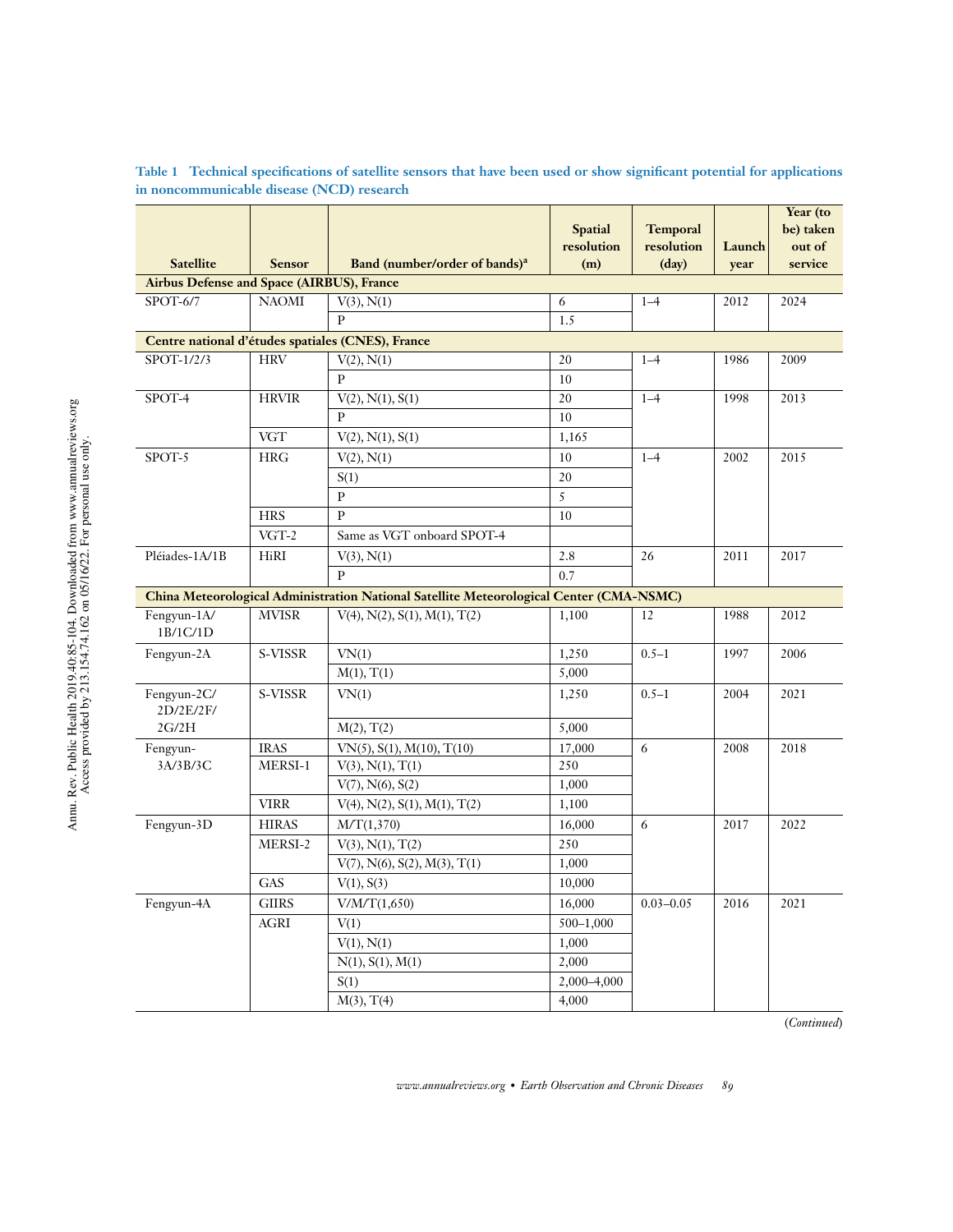| <b>Satellite</b>                                  | <b>Sensor</b>    | Band (number/order of bands) <sup>a</sup>                                                          | <b>Spatial</b><br>resolution<br>(m) | <b>Temporal</b><br>resolution<br>$(\text{day})$ | Launch<br>year | Year (to<br>be) taken<br>out of<br>service |
|---------------------------------------------------|------------------|----------------------------------------------------------------------------------------------------|-------------------------------------|-------------------------------------------------|----------------|--------------------------------------------|
| <b>China National Space Administration (CNSA)</b> |                  |                                                                                                    |                                     |                                                 |                |                                            |
| Gaofen-1                                          | <b>PMS</b>       | V(3), N(1)                                                                                         | 8                                   | $\overline{4}$                                  | 2013           | 2018                                       |
|                                                   |                  | P                                                                                                  | $\overline{2}$                      |                                                 |                |                                            |
|                                                   | <b>WFV</b>       | V(3), N(1)                                                                                         | 16                                  |                                                 |                |                                            |
| Gaofen-2/8/9                                      | PMS-2            | V(3), N(1)                                                                                         | $\overline{4}$                      | 5                                               | 2014           | 2023                                       |
|                                                   |                  | P                                                                                                  | $\mathbf{1}$                        |                                                 |                |                                            |
| Gaofen-4                                          | $GF-4$           | M(1)                                                                                               | 400                                 | 0.01                                            | 2015           | 2023                                       |
|                                                   | imager           | $\overline{P}$                                                                                     | 50                                  |                                                 |                |                                            |
|                                                   |                  | Orbital Imaging Corporation, USA (turned into GeoEye in 2006 and merged into DigitalGlobe in 2013) |                                     |                                                 |                |                                            |
| OrbView-1                                         | <b>OTD</b>       | N(1)                                                                                               | 10,000                              | $\overline{2}$                                  | 1995           | 2000                                       |
| OrbView-2                                         | SeaWiFS          | $V(6)$ , $N(2)$                                                                                    | 11,000                              | $\mathbf{1}$                                    | 1997           | 2010                                       |
| OrbView-3                                         | <b>OHRIS</b>     | V(3), N(1)                                                                                         | $\overline{4}$                      | $\overline{3}$                                  | 2007<br>2003   |                                            |
|                                                   |                  | P                                                                                                  | $\mathbf{1}$                        |                                                 |                |                                            |
| DigitalGlobe, USA                                 |                  |                                                                                                    |                                     |                                                 |                |                                            |
| GeoEye-1                                          | <b>GIS</b>       | V(3), N(1)                                                                                         | 1.64                                | 3                                               | 2008           | 2017                                       |
|                                                   |                  | P                                                                                                  | 0.41                                |                                                 |                |                                            |
| WorldView-1                                       | WV60             | $\, {\bf P}$                                                                                       | 0.5                                 | 1.7                                             | 2007           | 2017                                       |
| WorldView-2                                       | WV110            | V(6), N(2)                                                                                         | 1.85                                | $1 - 3.7$                                       | 2009           | 2017                                       |
|                                                   | WV60             | P                                                                                                  | 0.46                                |                                                 |                |                                            |
| WorldView-3                                       | WV110            | V(6), N(2)                                                                                         | 1.24                                | $1 - 4.5$                                       | 2014           | 2021                                       |
|                                                   |                  | S(8)                                                                                               | 3.7                                 |                                                 |                |                                            |
|                                                   |                  | $\, {\bf P}$                                                                                       | 0.31                                |                                                 |                |                                            |
|                                                   | <b>CAVIS</b>     | V(Band 1-4), N(Band 5-7),<br>$S(Band 8-12)$                                                        | 30                                  |                                                 |                |                                            |
| WorldView-4                                       | SpaceView-       | V(3), N(1)                                                                                         | 1.24                                | $1 - 4.5$                                       | 2016           | 2023                                       |
|                                                   | 110              | $\mathbf{P}$                                                                                       | 0.31                                |                                                 |                |                                            |
| <b>IKONOS</b>                                     | <b>OSA</b>       | V(3), N(1)                                                                                         | 3.2                                 | $\overline{3}$                                  | 1999           | 2017                                       |
|                                                   |                  | P                                                                                                  | 0.82                                |                                                 |                |                                            |
| QuickBird                                         | <b>BGIS-2000</b> | V(3), N(1)                                                                                         | 2.44                                | $1 - 3.5$                                       | 2001           | 2015                                       |
|                                                   |                  | P                                                                                                  | 0.61                                |                                                 |                |                                            |
| European Space Agency (ESA), France               |                  |                                                                                                    |                                     |                                                 |                |                                            |
| Sentinel-2A                                       | MSI              | V(1), N(1), S(1)                                                                                   | 60                                  | $10\,$                                          | 2015           | 2022                                       |
|                                                   |                  | V(3), N(1)                                                                                         | 10                                  |                                                 |                |                                            |
|                                                   |                  | V(3), N(1), S(2)                                                                                   | 20                                  |                                                 |                |                                            |
| Sentinel-2B                                       | MSI              | Same as MSI onboard Sentinel-2A                                                                    |                                     | $\overline{5}$                                  | 2017           | 2024                                       |
| Meteosat-1/2/3                                    | <b>MVIRI</b>     | V(1)                                                                                               | 2,500                               | 0.02                                            | 1977           | 1991                                       |
|                                                   |                  | T(2)                                                                                               | 5,000                               |                                                 |                |                                            |

## **Table 1 (***Continued***)**

(*Continued*)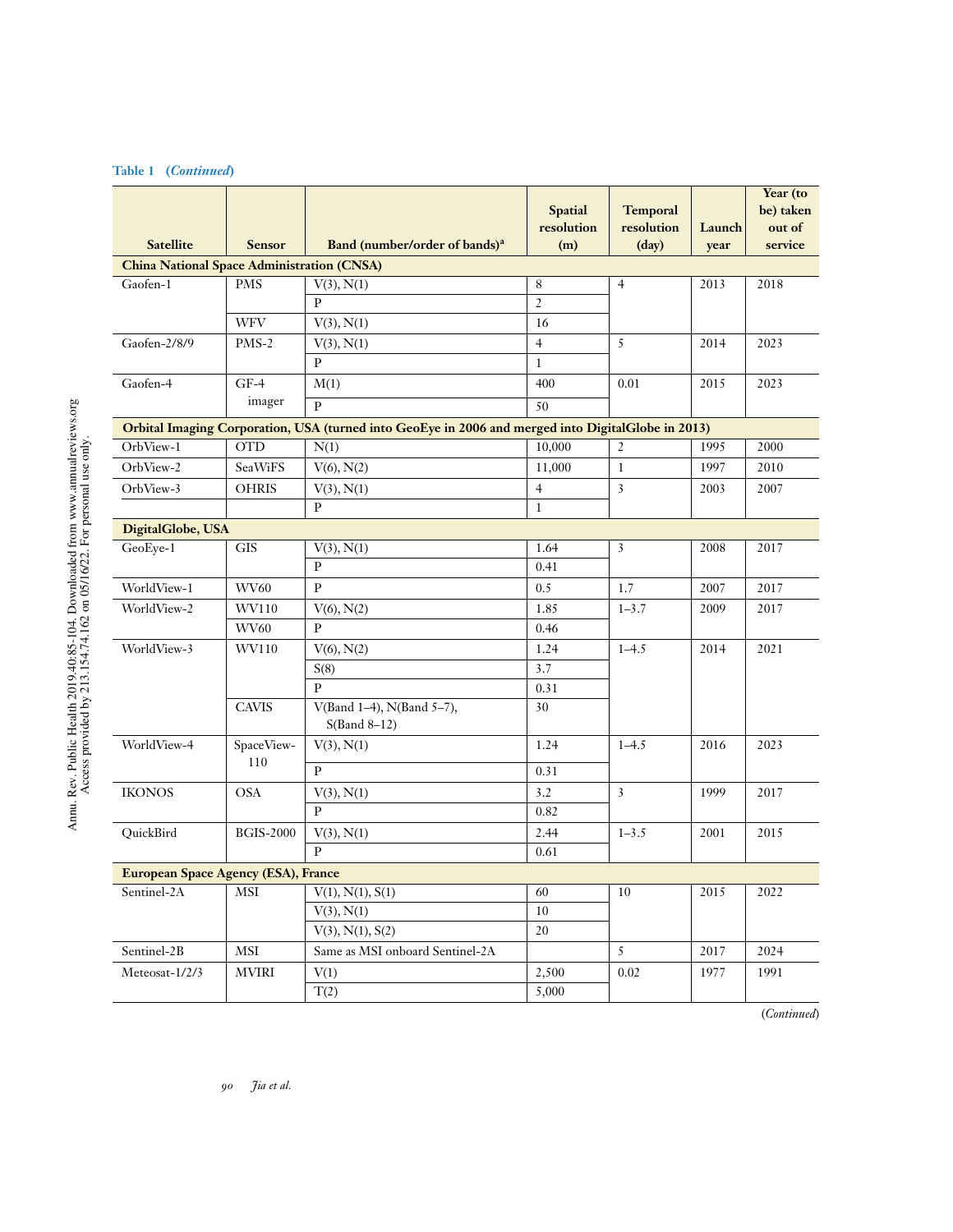## **Table 1 (***Continued***)**

| <b>Satellite</b>                                    | <b>Sensor</b>          | Band (number/order of bands) <sup>a</sup>                 | <b>Spatial</b><br>resolution<br>(m) | <b>Temporal</b><br>resolution<br>$(\text{day})$ | Launch<br>year | Year (to<br>be) taken<br>out of<br>service |
|-----------------------------------------------------|------------------------|-----------------------------------------------------------|-------------------------------------|-------------------------------------------------|----------------|--------------------------------------------|
| <b>EUMETSAT, Germany</b>                            |                        |                                                           |                                     |                                                 |                |                                            |
| Meteosat-4/<br>5/3(ADC)/<br>$3(XADC)$ /             | <b>MVIRI</b>           | V(1)                                                      | 2,500                               | 0.02                                            | 1989           | 2017                                       |
| $6/7/5$ (IODC)/<br>$7($ IODC $)$ /<br>6(IODC)       |                        | T(2)                                                      | 5,000                               |                                                 |                |                                            |
| Meteosat-                                           | <b>SEVIRI</b>          | V(1), N(1), S(1), M(1), T(7)                              | 3,000                               | 0.01                                            | 2002           | 2022                                       |
| 8/9/10/11/                                          |                        | $\, {\bf P}$                                              | 1,000                               |                                                 |                |                                            |
| 8(IODC)                                             | <b>GERB</b>            | V(1)                                                      | 42,000                              |                                                 |                |                                            |
| <b>Brazilian Institute of Space Research (INPE)</b> |                        |                                                           |                                     |                                                 |                |                                            |
| <b>CBERS-1/2</b>                                    | <b>HRCC</b>            | V(3), N(1), P                                             | 20                                  | 26                                              | 1999           | 2007                                       |
|                                                     | <b>IRMSS</b>           | S(2), P                                                   | 80                                  |                                                 |                |                                            |
|                                                     |                        | T(1)                                                      | 160                                 |                                                 |                |                                            |
|                                                     | WFI                    | V(1), N(1)                                                | 260                                 |                                                 |                |                                            |
| CBERS-2B                                            | <b>HRCC</b>            | Same as HRCC onboard CBERS-1                              |                                     | 26                                              | 2007           | 2010                                       |
|                                                     | <b>HRPC</b>            | $\mathbf{P}$                                              | 2.7                                 |                                                 |                |                                            |
|                                                     | WFI                    | Same as WFI onboard CBERS-1                               |                                     |                                                 |                |                                            |
| CBERS-4                                             | <b>MUXCAM</b>          | V(3), N(1)                                                | 20                                  | 26                                              | 2014           | 2017                                       |
|                                                     | <b>PANMUX</b>          | V(2), N(1)                                                | 10                                  |                                                 |                |                                            |
|                                                     |                        | P                                                         | 5                                   |                                                 |                |                                            |
|                                                     | WFI-2                  | V(3), N(1)                                                | 73                                  |                                                 |                |                                            |
|                                                     | IRMSS-2                | VN(1), S(2)                                               | 40                                  |                                                 |                |                                            |
|                                                     |                        | T(1)                                                      | 80                                  |                                                 |                |                                            |
| Korea Aerospace Research Institute (KARI)           |                        |                                                           |                                     |                                                 |                |                                            |
| KOMPSAT-1                                           | EOC                    | $\mathbf{P}$                                              | 6.6                                 | 28                                              | 1999           | 2008                                       |
|                                                     | <b>OSMI</b>            | V(7), N(1)                                                | 1,000                               |                                                 |                |                                            |
| KOMPSAT-2                                           | <b>MSC</b>             | V(3), N(1)                                                | $\overline{4}$                      | 28                                              | 2006           | 2017                                       |
|                                                     |                        | P                                                         | $\mathbf{1}$                        |                                                 |                |                                            |
| KOMPSAT-3                                           | <b>AEISS</b>           | V(3), N(1)                                                | 2.8                                 | 28                                              | 2012           | 2017                                       |
|                                                     |                        | $\mathbf{p}$                                              | 0.7                                 |                                                 |                |                                            |
| KOMPSAT-3A                                          | AEISS-A                | V(3), N(1)                                                | $\overline{2}$                      | 28                                              | 2015           | 2019                                       |
|                                                     |                        | ${\bf P}$                                                 | 0.5                                 |                                                 |                |                                            |
|                                                     | $\rm IIP$              | M(1)                                                      | 5.5                                 |                                                 |                |                                            |
|                                                     |                        | National Aeronautics and Space Administration (NASA), USA |                                     |                                                 |                |                                            |
| Landsat-1/2/3                                       | <b>MSS</b>             | V(3), N(1)                                                | 79                                  | 16                                              | 1972           | 1983                                       |
| Landsat-4/5                                         | $\mathrm{T}\mathrm{M}$ | $V(3)$ , $N(1)$ , $S(2)$                                  | 30                                  | 16                                              | 1982           | 2013                                       |
|                                                     |                        | T(1)                                                      | 120                                 |                                                 |                |                                            |
|                                                     | MSS                    | Same as MSS onboard Landsat-1                             |                                     |                                                 |                |                                            |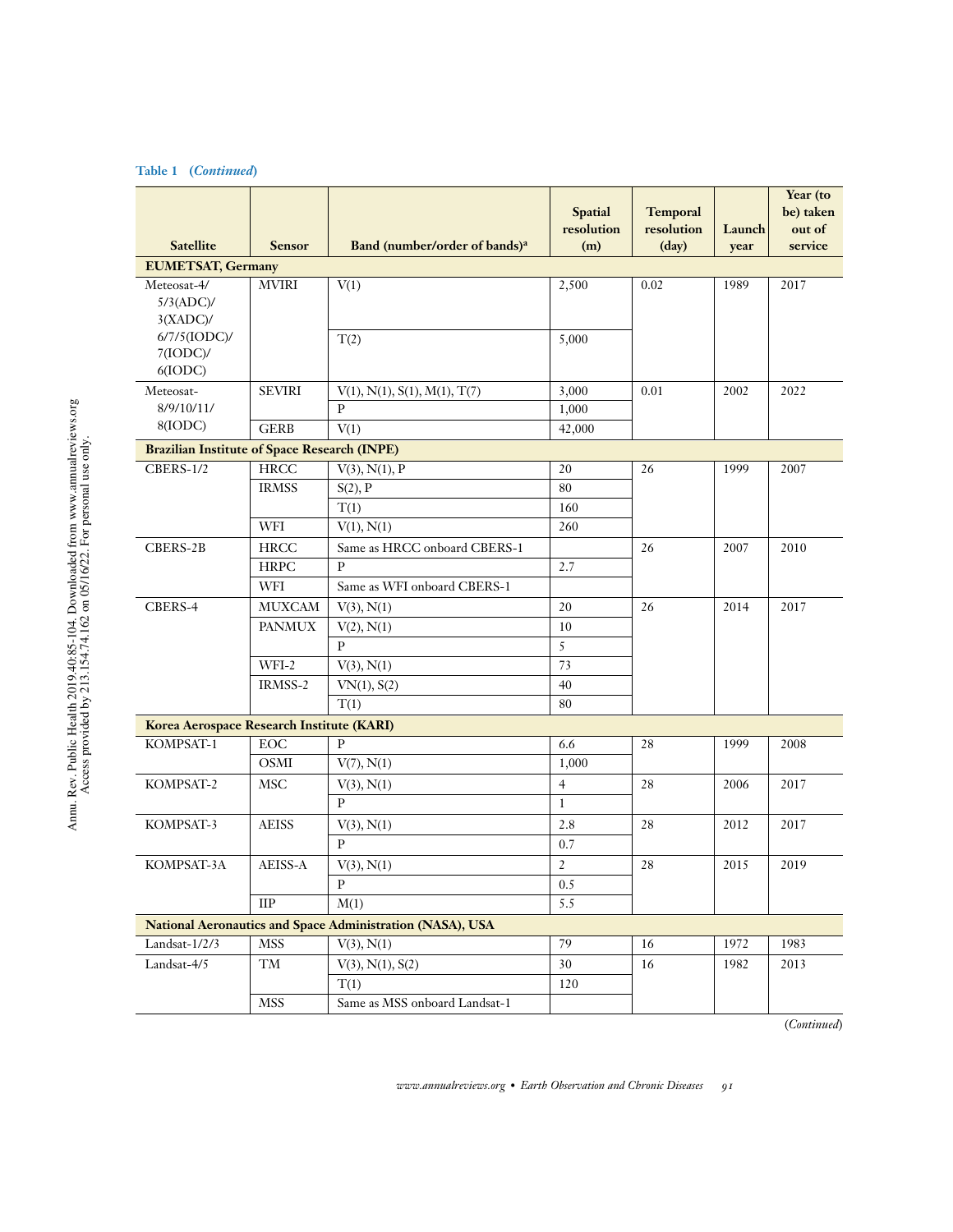## **Table 1 (***Continued***)**

| <b>Satellite</b>                          | <b>Sensor</b> | Band (number/order of bands) <sup>a</sup>                                | <b>Spatial</b><br>resolution<br>(m) | <b>Temporal</b><br>resolution<br>$\text{(day)}$ | Launch<br>year | Year (to<br>be) taken<br>out of<br>service |
|-------------------------------------------|---------------|--------------------------------------------------------------------------|-------------------------------------|-------------------------------------------------|----------------|--------------------------------------------|
| Landsat-7                                 | $ETM+$        | $V(3)$ , $N(1)$ , $S(2)$                                                 | 30                                  | 16                                              | 1999           | 2017                                       |
|                                           |               | T(1)                                                                     | 60                                  |                                                 |                |                                            |
|                                           |               | $\mathbf{P}$                                                             | 15                                  |                                                 |                |                                            |
| Landsat-8                                 | OLI           | $V(4)$ , $N(1)$ , $S(3)$                                                 | 30                                  | 16                                              | 2013           | 2018                                       |
|                                           |               | P                                                                        | 15                                  |                                                 |                |                                            |
|                                           | <b>TIRS</b>   | T(2)                                                                     | 100                                 |                                                 |                |                                            |
| Terra                                     | <b>MODIS</b>  | $V(Band 1)$ , $N(Band 2)$                                                | 250                                 | $1 - 2$                                         | 1999           | 2017                                       |
|                                           |               | V(Band 3-4), N(Band 5), S(Band 6-7)                                      | 500                                 |                                                 |                |                                            |
|                                           |               | V(Band 8-15), N(Band 16-19), S(Band<br>26), M(Band 20-25), T(Band 27-36) | 1,000                               |                                                 |                |                                            |
|                                           | <b>MISR</b>   | V(3), N(1)                                                               | 275                                 | $7 - 9$                                         |                |                                            |
|                                           | <b>ASTER</b>  | $V(Band 1-2)$ , $N(Band 3)$                                              | 15                                  | $5 - 16$                                        |                |                                            |
|                                           |               | $S(Band 4-9)$                                                            | 30                                  |                                                 |                |                                            |
|                                           |               | T(Band 10-14)                                                            | 90                                  |                                                 |                |                                            |
| Aqua                                      | <b>AIRS</b>   | V(Band 1-3), N(Band 4), M(Band 5),<br>$T(Band 6-7)$                      | 13,500                              | 0.5                                             | 2002           | 2017                                       |
|                                           | <b>MODIS</b>  | Same as MODIS onboard Terra                                              |                                     | $1 - 2$                                         |                |                                            |
| $EO-1$                                    | ALI           | V(Band 2-5), N(Band 6-7),<br>$S(Band 8-10)$                              | 30                                  | 16                                              | 2000           | 2017                                       |
|                                           |               | $\, {\bf p}$                                                             | 10                                  |                                                 |                |                                            |
|                                           | Hyperion      | V/N/S(242)                                                               | 30                                  |                                                 |                |                                            |
|                                           | LAC           | N(256)                                                                   | 250                                 |                                                 |                |                                            |
|                                           |               | National Oceanic and Atmospheric Administration (NOAA)                   |                                     |                                                 |                |                                            |
| TIROS-N/<br>NOAA-6/8/10                   | <b>AVHRR</b>  | V(1), N(1), S(1), T(1)                                                   | 1,100                               | $\mathbf{1}$                                    | 1978           | 2001                                       |
| <b>NOAA-7/9/</b><br>$11 - 19$             | AVHRR/2       | V(1), N(1), S(1), T(2)                                                   | 1,100                               | 1                                               | 1981           | 2017                                       |
| NOAA-15                                   | AVHRR/3       | V(1)                                                                     | 500                                 | $\mathbf{1}$                                    | 1998           | 2017                                       |
|                                           |               | N(2), S(1), T(2)                                                         | 1,000                               |                                                 |                |                                            |
| GOES-1/2/3                                | <b>VISSR</b>  | V(1)                                                                     | 900                                 | $\mathbf{1}$                                    | 1975           | 1993                                       |
|                                           |               | T(1)                                                                     | 6,900                               |                                                 |                |                                            |
| GOES-4/5/6/7                              | <b>VAS</b>    | V(1)                                                                     | 900                                 | $0.5 - 1$                                       | 1980           | 1996                                       |
|                                           |               | M(3), T(2)                                                               | 13,800                              |                                                 |                |                                            |
|                                           |               | T(8)                                                                     | 6,900                               |                                                 |                |                                            |
| GOES-8/9/10/                              | Imager        | V(Band 1)                                                                | 1,000                               | 0.02                                            | 1994           | 2020                                       |
| 11/12/9(GMS                               |               | M(Band 2), T(Band 4-5)                                                   | 4,000                               |                                                 |                |                                            |
| backup)/13/                               |               | T(Band 3)                                                                | 8,000                               |                                                 |                |                                            |
| 10(S-America)/<br>14/15/<br>12(S-America) | Sounder       | V(Band 19), M(Band 13-18),<br>$T(Band 1-12)$                             | 8,000                               |                                                 |                |                                            |

(*Continued*)

Annu. Rev. Public Health 2019.40:85-104. Downloaded from www.annualreviews.org<br>Access provided by 213.154.74.162 on 05/16/22. For personal use only. Annu. Rev. Public Health 2019.40:85-104. Downloaded from www.annualreviews.org Access provided by 213.154.74.162 on 05/16/22. For personal use only.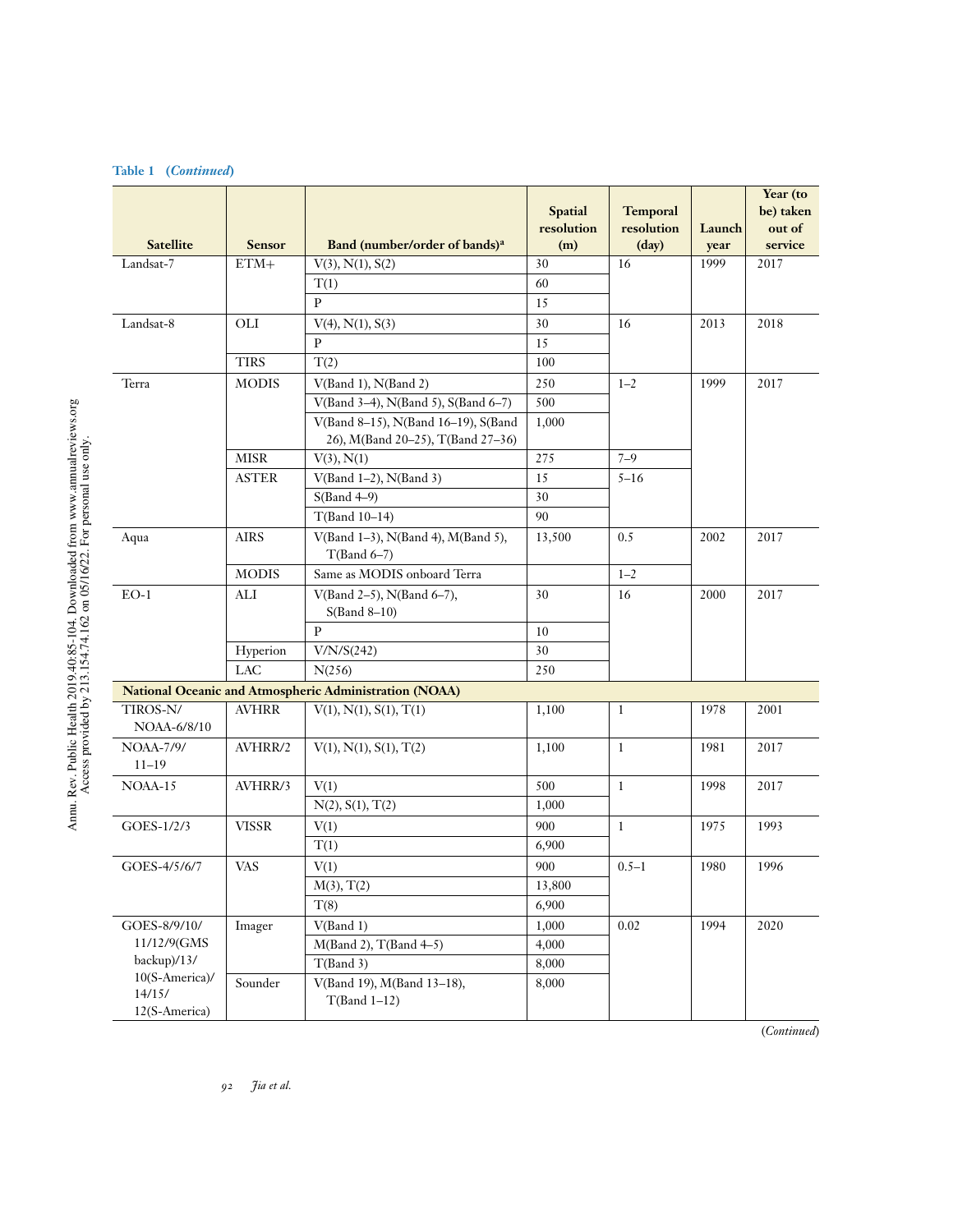| <b>Table 1</b> | <i>(Continued)</i> |
|----------------|--------------------|
|                |                    |

| <b>Satellite</b>        | <b>Sensor</b> | Band (number/order of bands) <sup>a</sup> | <b>Spatial</b><br>resolution<br>(m) | <b>Temporal</b><br>resolution<br>$\text{(day)}$ | Launch<br>year | Year (to<br>be) taken<br>out of<br>service |
|-------------------------|---------------|-------------------------------------------|-------------------------------------|-------------------------------------------------|----------------|--------------------------------------------|
| $GOES-16 [R]$           | ABI           | V(Band 2)                                 | 500                                 | 0.01                                            | 2016           | 2027                                       |
|                         |               | $V(Band 1)$ , $N(Band 3)$ , $S(Band 5)$   | 1,000                               |                                                 |                |                                            |
|                         |               | $S(Band 4 and 6)$ , $M(Band 7)$ ,         | 2,000                               |                                                 |                |                                            |
|                         |               | $T(Band 8-16)$                            |                                     |                                                 |                |                                            |
| <b>Planet Labs, USA</b> |               |                                           |                                     |                                                 |                |                                            |
| RapidEye                | <b>REIS</b>   | $V(4)$ , $N(1)$                           |                                     | 5.5                                             | 2008           | 2017                                       |

<sup>a</sup>M, mid-wavelength infrared (MWIR); N, near-infrared (NIR); P, panchromatic (PAN); S, short-wavelength infrared (SWIR); T, thermal infrared (TIR); V, visible (VIS); VN, visible and near-infrared (VNIR).

temperature/precipitation of warmest/coldest quarter) (37, 48, 63, 64, 71, 86, 89). These indicators are available at a spatial resolution of 0.25–1 km, mainly produced using data from TM and ETM+ on Landsat, Advanced Very High Resolution Radiometer (AVHRR) onboard NOAA (National Oceanic and Atmospheric Administration) satellites, and Moderate Resolution Imaging Spectroradiometer (MODIS) onboard NASA (National Aeronautics and Space Administration) satellites. End users may further implement image processing and spatial analyses to customize specific products on the basis of the existing variables (63).

#### **Explaining Individual–Environment Interactions**

Information from RS data can provide better explanations for human behaviors and decision making (96). Human behavior depends not only on what is in their surroundings, but also on what they perceive and how they make decisions (23). Built environment data and GIS analysis tools provide only the destinations that people tend to reach, and calculate the pathway with the shortest distance or travel time if speed limit information is available; location-aware technologies (e.g., GPS) can further obtain actual routes of individuals (109). Additional information from EO technologies may help explain why they choose any particular route to reach a given destination, which could alter the interaction with and exposure to the environment. For example, people may abandon the shortest path and instead be predisposed to taking another path through more vegetated areas if there is not much impedance. This action could, in turn, expose them to better air quality. Using satellite data on greenness indices (e.g., NDVI) and air pollutants may explain individuals' behavior and measure the exposure to air pollution along travel routes (19). Also, using frequent road network data extracted from high-resolution RS data (e.g., one scene of imagery per month) may detect changes in road infrastructure and explain potentially correlated variation in the accessibility of certain food outlets (obtained from GIS data) and subsequently in local dietary patterns and NCD risk.

In urban settings, using EO technologies to better understand the relationship between urban form and NCDs is only just coming to the fore. For example, urban form and structure impacts air pollutant generation and dispersion, which impacts respiratory and cardiac illnesses. But consider for a moment less obvious health issues such as mental health and well-being and how these could be impacted by our urban environments (29, 40). The reasons for or determinants of those less obvious health issues are concerned with not only the density or proximity of green and blue spaces, which can be factors and have been measured by EO, but also issues such as the density of residential areas, street layout, height of buildings, and segregation of different groups in society,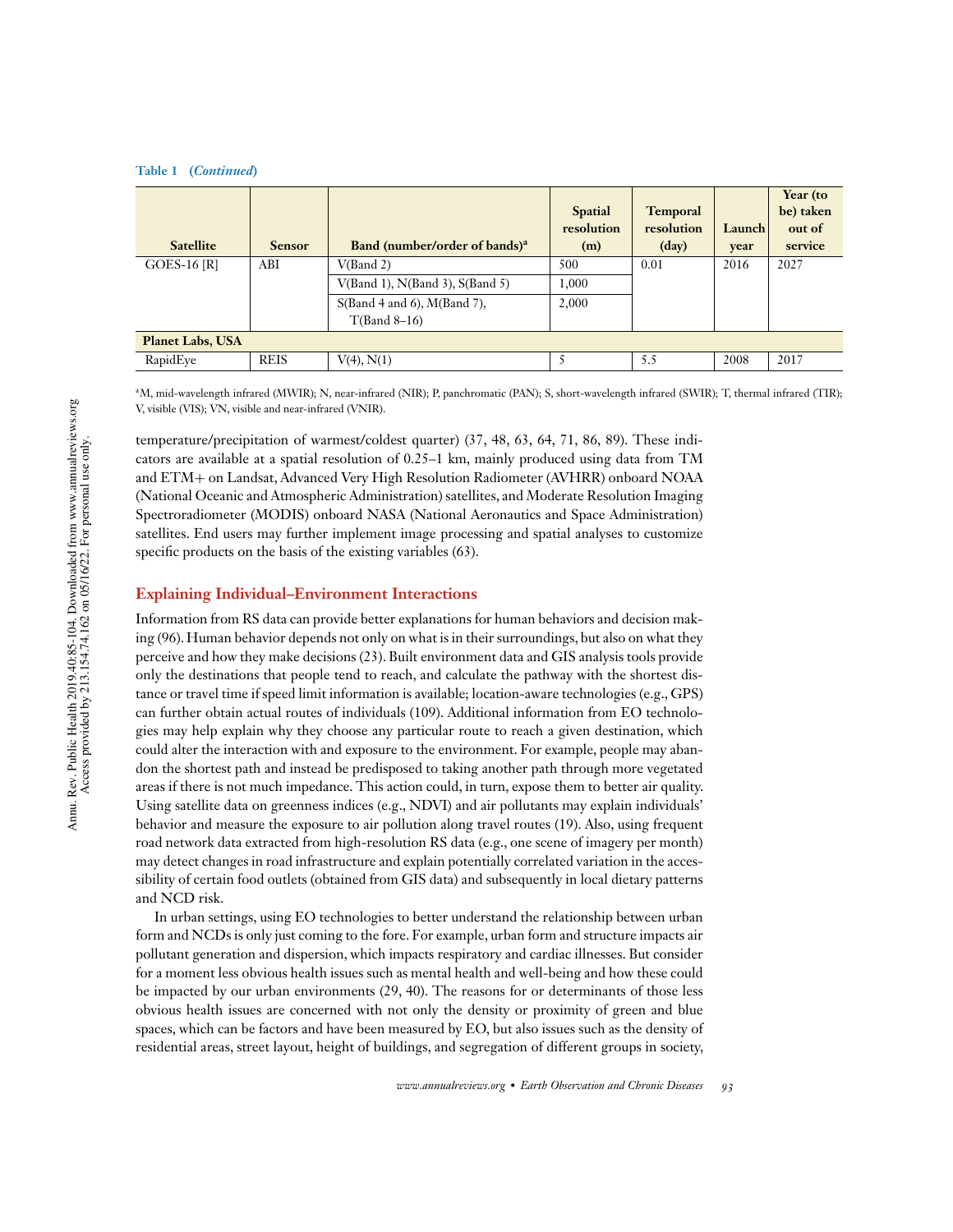**Big data:** data sets that are so voluminous and complex that traditional data-processing application software is inadequate to deal with them

such as that related to varying socioeconomic statuses, ethnicities, and even age. EO can extract information about urban structure and changes over a temporal scale from months to decades.EO methods and algorithms have great utility to investigate changing urban structure within cities, across continents, and particularly in areas of the world that are less accessible by ground survey methods. Allied with health and GIS data collected through official government registries and through citizen-science volunteered initiatives (38, 58), we can test hypotheses between a range of NCD health outcomes and urban structure.

Hyperspectral, i.e., capable of capturing data in hundreds of contiguous narrow wavebands (11), and very high spatial-resolution (VHR) satellite imagery can also provide a wealth of data and useful methods for extraction of features/conditions favorable to NCDs, as well as support explanation and prediction of individuals' behaviors and decision making. For example, hyperspectral images from the *Hyperion* sensor onboard NASA's *Earth Observing-1* (EO-1) satellite, with 220 wavebands at a relatively coarse spatial resolution (30 m), are extensively used for the extraction of urban features (46). The data with the highest publicly available spatial resolution to date that are useful for identifying urban features are obtained from commercial satellites, such as WorldView-3/4 (0.31 m), GeoEye-1 (0.41 m), and QuickBird (0.61 m). These satellites are capable of collecting imagery from around the globe on a daily basis and have narrowed the gap between satellite images and aerial photos. Furthermore, the increasing accessibility of these data with declining costs—e.g., free public access to ASTER data since April 1, 2016—could herald a new era of high-resolution RS data and provide a range of useful environmental measurements for NCD studies at the lowest costs to date.

#### **Scaling Up Local Studies and Interventions**

The use of EO technologies offers possibilities for scaling up NCD research and management efforts from local scales, as earth-observing satellites can provide an unprecedented view of the land surface and global environment (37). Many current studies aiming to measure multiple dimensions of individuals' environmental exposure have been restricted to a local scale, owing mainly to limited high-quality data (4, 74). To scale up individual-level measurements of exposure to both natural and built environments, researchers require an economically feasible way to procure large volumes of environmental data to overcome current data bottlenecks. For instance, some factors such as air pollution, altitude, and light at night had been previously measured at a high cost using traditional approaches (e.g., ground-level monitoring stations and ground surveying) (25, 54). EO technologies feature a simultaneous data acquisition capacity at a large scale, over a short time period, and in a manageable and affordable manner, which makes it possible to realize unparalleled massive measurements while concomitantly reducing measurement errors. For example, covering 99% of Earth's landmasses at a high spatial resolution from 15 to 90 m, ASTER data can provide a range of useful environmental measurements in NCD contexts, such as land cover, vegetation, and land surface temperature, which are available for any spot on Earth every 16 days. Furthermore, when a study exploring the local determinants of NCDs is scaled up to a large area, some effects may be proven untrue (30). Some risk factors may cause NCDs only by working with other factors under specific circumstances. In addition, EO technologies can capture a wide variety of environmental factors at a large scale, which may allow us to generate and test novel hypotheses as well as to map environmental profiles for finding similar areas to scale up interventions and for tailoring efforts to different areas.

Furthermore, with advanced machine learning and other data science approaches, analyses of such big data can be done faster, more accurately, and more creatively than ever before. For example, the Google Earth Engine (GEE) is an online environmental data monitoring platform that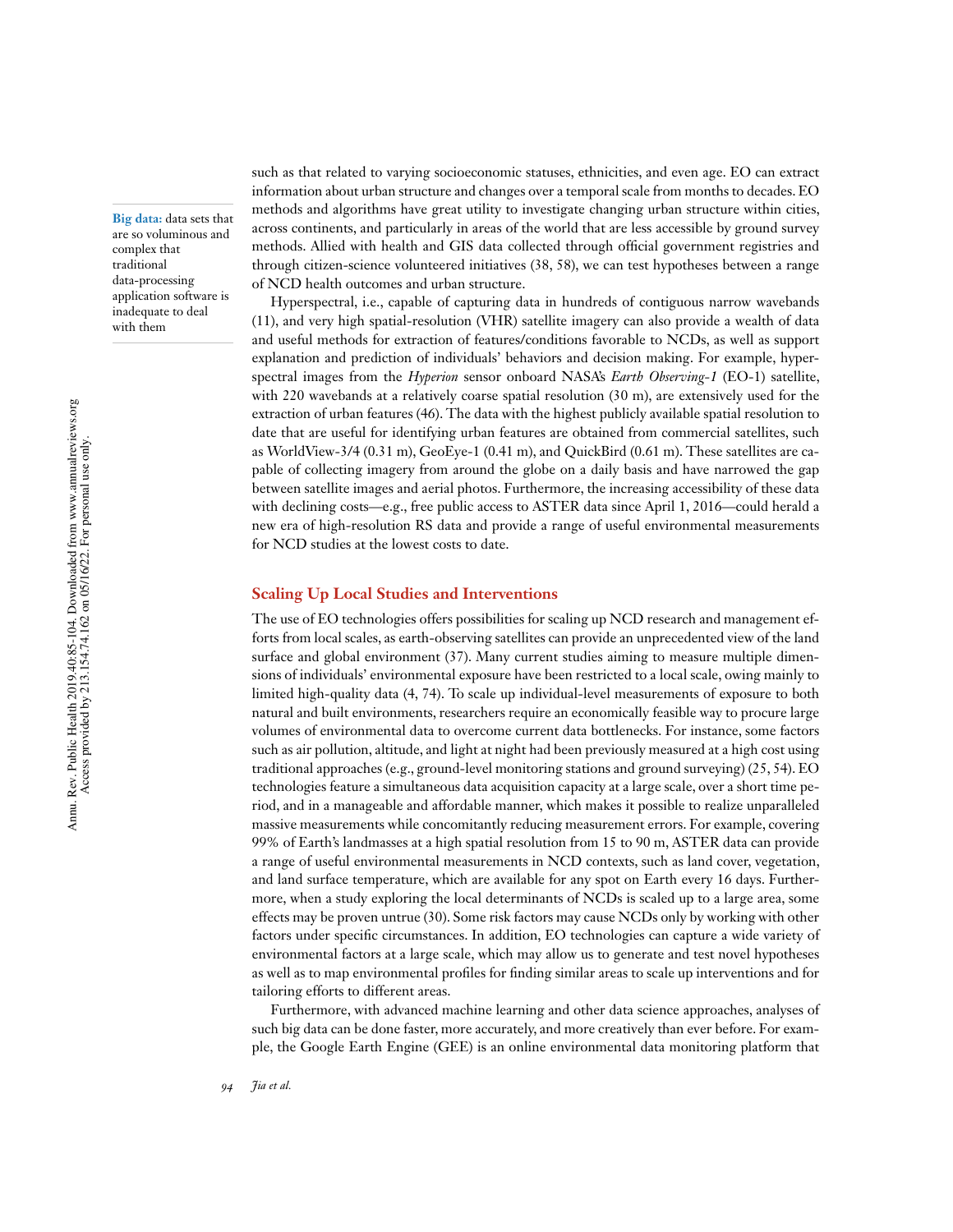incorporates data from the NASA Landsat program and uses Google's cloud computing resources to access and process these satellite data over its online system. GEE is designed to extend access to petabyte-scale analysis-ready archives of RS data to researchers outside the RS field, to liberate researchers from the difficulties and inefficiencies of working in a parallel processing environment, and to help researchers easily disseminate their results to field-workers and policy makers (39).

#### **Providing Repeated Measurements for Longitudinal Studies Including Cohorts**

EO technologies can provide temporally abundant data in a cost-effective way to match individual location and behavioral data, allowing us to measure individual environmental exposure over long time spans more accurately than by using only limited GIS data products.This approach is suitable for many longitudinal NCD studies that require repeated individual-level measurements of environmental exposure regularly over long time periods (54). Also, historical archives of RS data may be used to determine past environmental exposures, which can be linked with past cohort studies and, in particular, hold great potential for designing more retrospective cohort studies (94). For example, data from the NOAA's AVHRR sensor going back to the 1980s are available and can be used for producing the twice-daily NDVI, which is a measure of the amount of green vegetation for a given area of the land surface (9). The Landsat data can also date back to the 1980s with a spatial resolution of 30 m. This ability to "go back in time" could reconstruct a more complete spectrum of environmental exposure for participants and may provide new explanations for the outcomes of interest. Therefore, the high temporal resolution of EO technologies significantly facilitates progress in life course measurements of human environmental exposure.

Moreover, RS satellite systems, especially those VHR systems, are usually designed to be programmable. Large-scale health surveys are often planned in advance. When neither the existing RS data nor the current plans of data collection can meet the demand for measuring the exposure of participants in planned studies, communication between spatial and health sectors at an early stage will promote a better fit between data provision and needs for NCD research. In addition, even though some types of built environment variables are available on a large scale, such as street connectivity (available nationwide for the United States), these data sets are infrequently updated and hence temporally insufficient to measure changes accurately in individual exposure to built environments (100). The up-to-date maintenance of such large-scale data sets using RS technologies would provide significant benefits, especially considering the free, full, and open data policies of many data sets (e.g., Landsat, Sentinel-2, and ASTER).

#### **Advancing Methodologies in NCD Research**

The incorporation of EO technologies into NCD research could trigger the application of some advanced spatial analysis and modeling approaches from infectious disease to NCD studies. One example is ecological niche modeling (ENM), a spatial approach that associates the occurrence location of infectious diseases(i.e., presence of infected cases) with a set of environmental variables, which would allow for the prediction of infection risk at an unknown location, on the basis of environmental similarities to the location where infection occurred (63, 83). The ENM outputs the prediction of geographic ranges for disease agents. In NCD contexts, location of NCD cases or high prevalence or risk of NCDs, based on existing evidence, could be considered as presence data to be linked with spatial data sets of sociodemographics, lifestyles/behaviors, and natural and built environments (91).

The potential usage of ENM in NCD contexts highlights another problem with data format often observed in existing studies: Most of the current GIS-based built environment indicators are measured and stored in a vector format (i.e., lines or polygons). This format is not compatible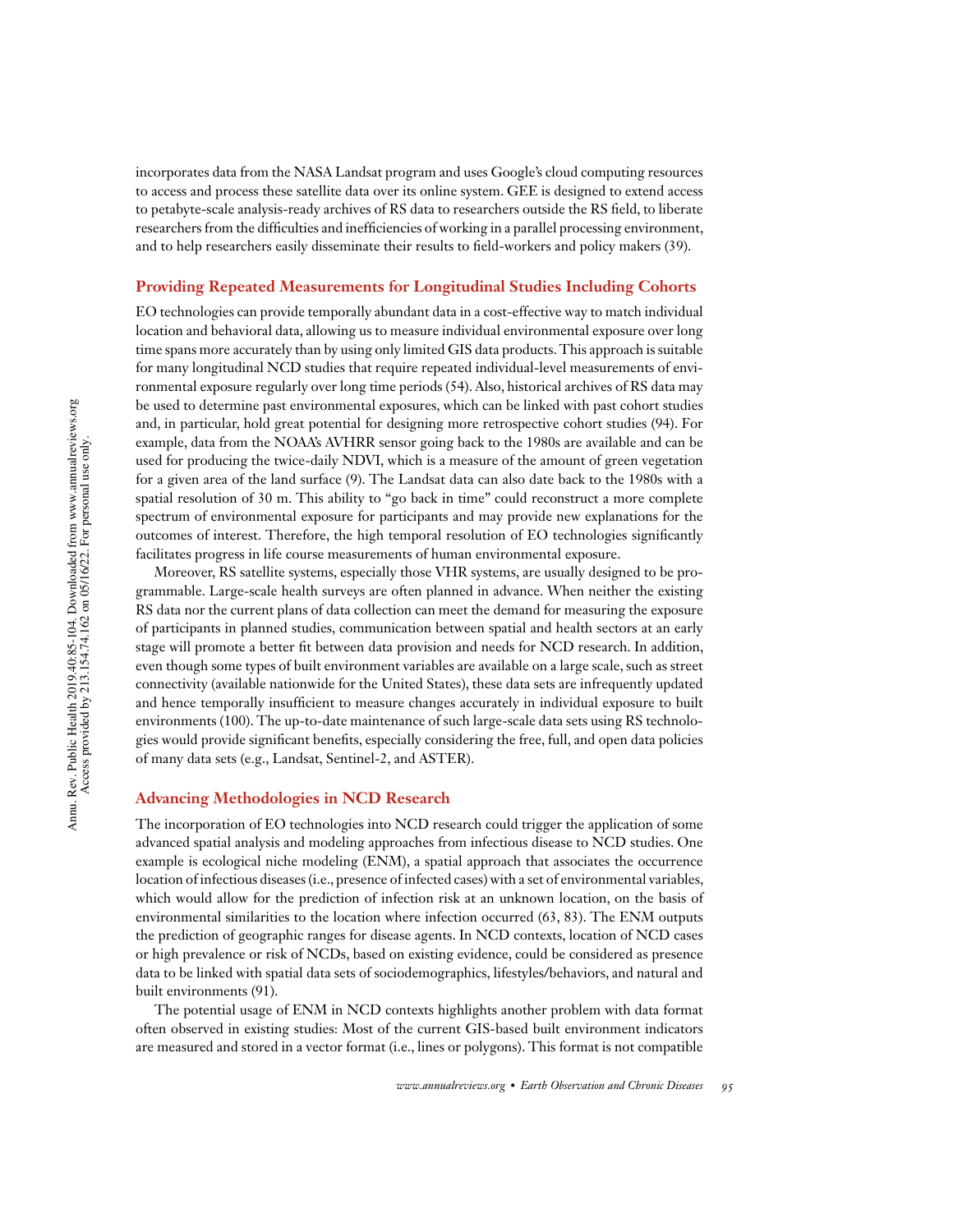with ENM inputs of environmental data and therefore needs to be converted into the raster format. As each raster pixel is assigned a value that denotes relevant environmental characteristics over that area, rasterized built environment data may provide more flexibility compared with the vector data format in terms of spatial resolution (e.g., easy to change the spatial resolution of environment data) to better describe the heterogeneity of the environment, especially in some crowded metropolitan areas (e.g., Beijing, New York, and Tokyo).

In addition, the raster format technically allows for more accurate representation of exposure to built environments, which used to be treated as a constant for all residents with access to the same features or who live in the same geographic/administrative unit. Now, although most researchers have moved beyond administrative units to assign exposure when individual addresses are available [e.g., using straight-line or network-based buffer zones as the boundary to count how many food outlets of each type exist within that unit (61)], each outlet is dichotomously considered to be either influential or not influential to an individual. The effect of each food outlet on all who have it within their buffer zones is considered constant. This assumption is unlikely to be true in reality. Increasing the distance to a given destination normally decreases the likelihood of visiting that destination, which is known as the distance decay effect (69, 70). For each type of built environment feature, a raster data layer can be created, incorporated with road network data, and assigned the values that represent levels of real-world exposure to the corresponding features at that location (i.e., within that raster pixel), with distance decay effects taken into consideration. Therefore, the raster data format provides a supportive platform to refine vector-based measurements of individual environmental exposure in a meaningful way, which is extremely important for NCD studies but is difficult to estimate in a vector format.

Another quickly developing technology, unmanned aerial vehicles (UAVs) or drones, has been successfully applied in public health areas, such as in delivering test samples from remote rural clinics to national laboratories, monitoring human population movements, and providing spatially and temporally accurate data for understanding the linkages between infectious disease transmission and environmental factors  $(31)$ . Monitoring equipment has been fitted to UAVs to collect information on airborne radioactive particles, levels of environmental toxins and pollutants, land cover and use, and other types of environmental data of public health relevance (21, 31, 85). Because attainable RS imagery may lack coverage of certain areas for financial and/or technical reasons (e.g., cloud cover), it is possible to employ UAVs to complement RS data under some circumstances, where environmental measurements during certain times and at certain locations are vital to estimating human exposure in prospective cohort studies.

#### **FUTURE APPLICATIONS IN NCD RESEARCH, PRACTICE, AND POLICY**

Although applications of GIS in NCD research have made great strides in the past two decades, EO technologies have not been fully applied. Much remains to be discovered in NCD contexts in terms of the complex interrelationships between humans and the environment. Such knowledge is essential to designing novel and effective interventions and mitigation measures for NCDs; however, development of this knowledge has been restricted, owing to the limited capacity of data acquisition in traditional NCD fields. Lack of frequently available environmental data also prevents us from measuring the synergistic (e.g., additive or multiplicative) effects of various environmental factors on NCD outcomes. Furthermore, NCD prevention and control could be even more difficult compared with those for infectious diseases, as there are many stakeholders (e.g., businesses) and grassroots demands (of which some could be detrimental to public health) behind the causative factors. This review identifies the advantages of EO technologies and summarizes their applications at each stage of NCD research and practice (**Figure 1**).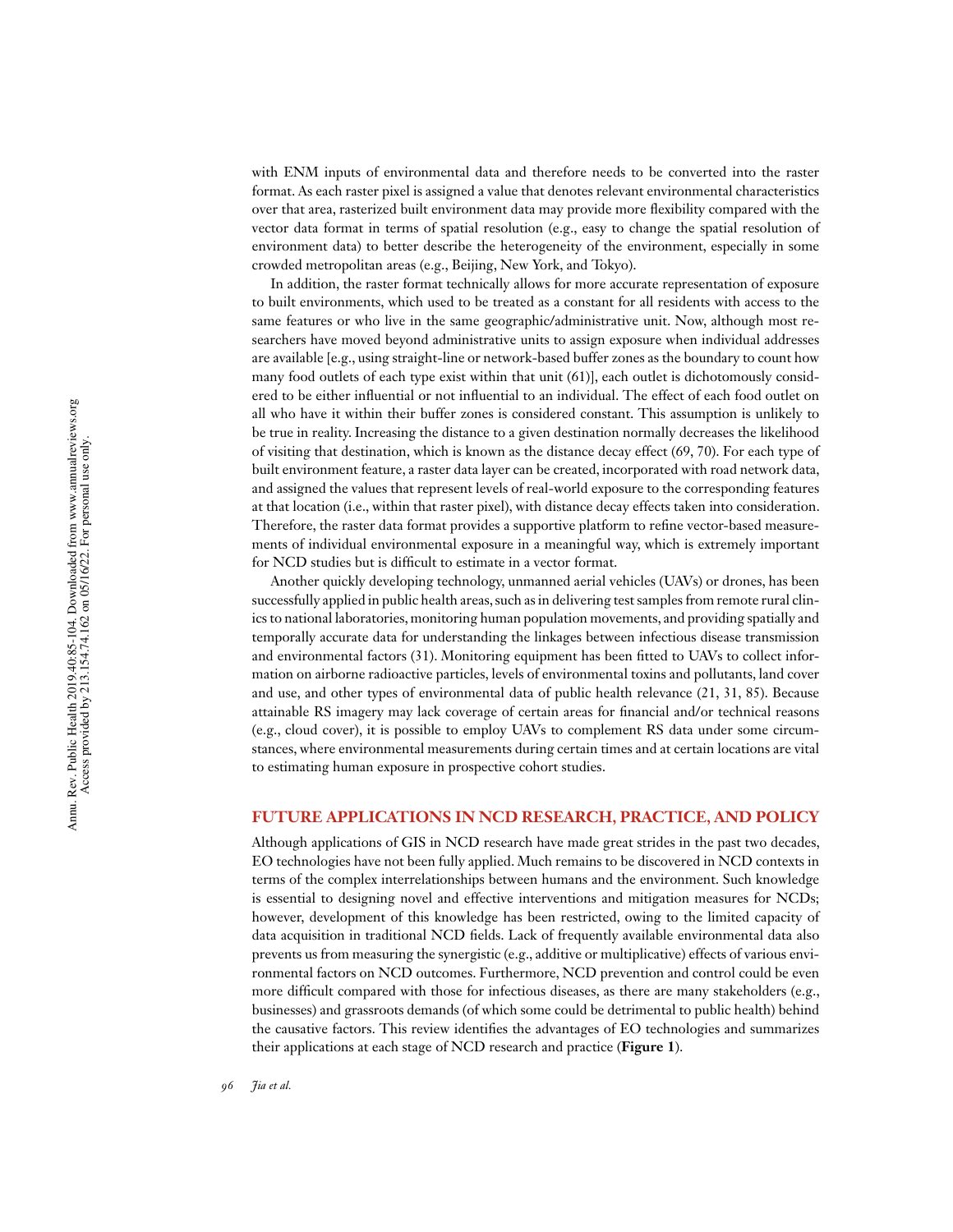

#### **Figure 1**

Applications of EO technologies at each stage of NCD research and practice. Abbreviations: EO, earth observation; NCD, noncommunicable disease; NDVI, normalized difference vegetation index; RS, remote sensing.

EO technologies provide equal access to environmental information regardless of place, time, and socioeconomic status, and thus they are especially vital in LMICs where, owing to a lack of resources, regular ground-level surveying and monitoring are difficult to undertake or maintain at a large scale. One example application of EO technologies is that much RS data has been used to map environmental and socioeconomic similarities between existing Health and Demographic Surveillance System (HDSS) sites and the rest of the LMICs (not covered by HDSS sites) in order to extrapolate data and findings from HDSS sites to a larger area and population where HDSS sites cannot be founded for various reasons (67).

Researchers from various fields have utilized RS data to ascertain the past, understand the present, and predict the future. Earth-observing satellite data are becoming increasingly available and accessible. Launched in 2013, *Landsat*-8 can collect more than 700 images per day, which is a 14-fold increase over the acquisition capability of the 1980s (106). Also, the development of new platforms and sensors is proceeding at a rapid pace, such as China's Tiangong-2 Space Laboratory,which waslaunched in September 2016.Therefore,EO technologies can play a pivotal role in overcoming the current data bottlenecks in NCD research, moving this multidisciplinary research area onto a big data stage.These data will provide new insights and explanations for NCD **Health and Demographic Surveillance System (HDSS) site:** a research center undertaking intensive demographic and health surveys within a clearly circumscribed geographical area, belonging to the International Network for the Demographic Evaluation of Populations and their Health (INDEPTH)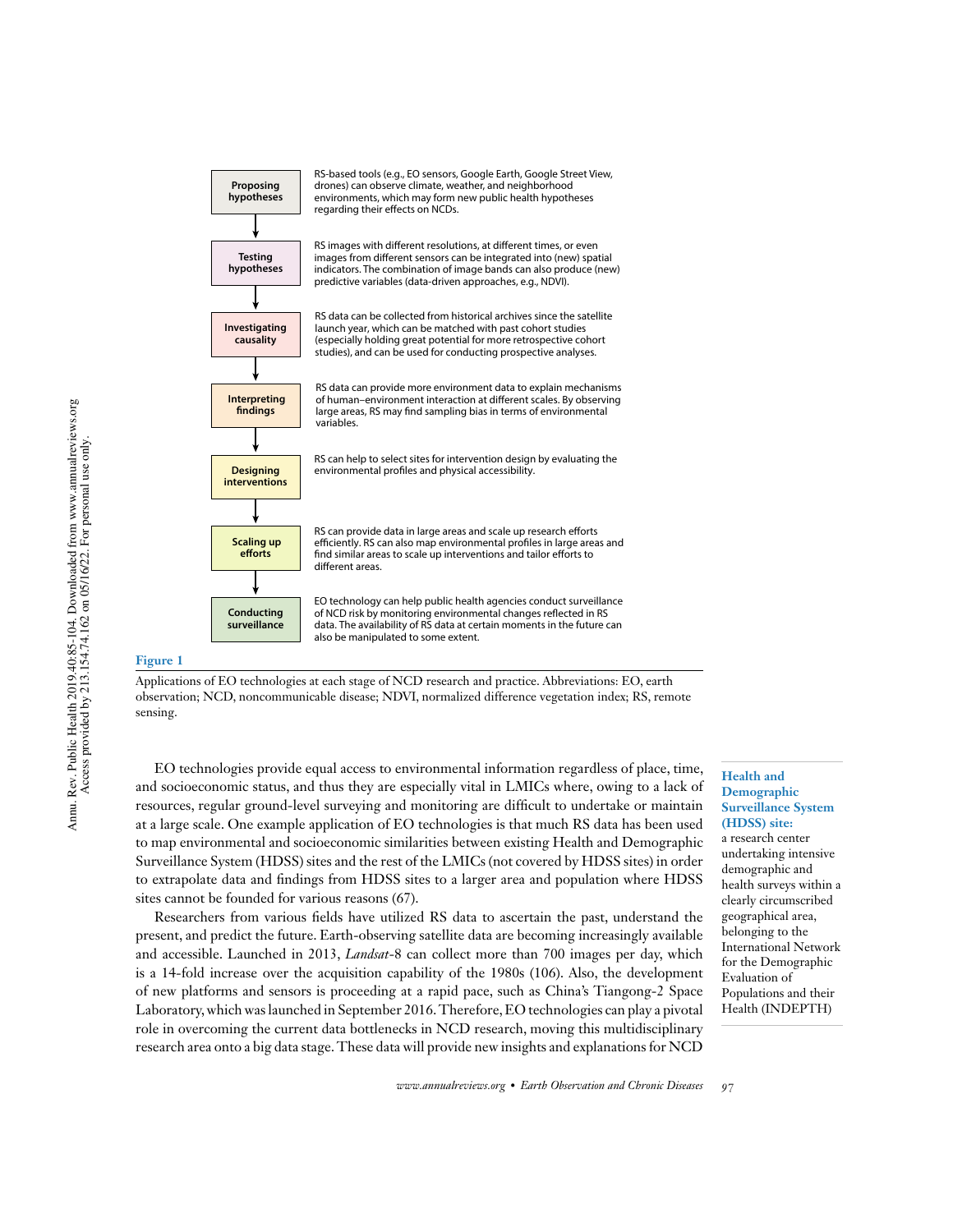mechanisms and create solid evidence for NCD prevention and control. For example, human migration and dietary patterns, both being disease risk factors, may b e driven by climate change and agricultural growth, which can be monitored b y E O technologies (10, 32, 81).

There i s usually a trade-off among spectral, spatial, and temporal resolution owing t o technical constraints. Although this trade-off may limit the utilization of EO data in health research, we can increasingly overcome these challenges through progress o n satellite and sensor technologies. For instance, China's TianGong-1 sensor, launched on September 29, 2011, has maintained hyperspectral capabilities and further advanced the spatial resolution to 10–20 m, allowing for more accurate extraction of urban information. Each scene image with a high spatial resolution can usually cover a small area with a long revisit period, but the Sentinel-2 sensor , designed as a two-satellite constellation (Sentinel-2A and -2B) with a 10-m spatial resolution and a n initial global imaging cycle o f every ten days by Sentinel-2A alone, has now achieved a temporal resolution of five days since February 17, 2018 (after Sentinel-2B became operational in orbit). That said, with such a high spatial resolution, multiple images and subsequently high costs are needed to cover a large area. This cost can rapidly increase if researchers order more than one snapshot in time. Despite this knowledge, the general trend of such costs has been downward and some, a s mentioned above, have even become free of charge (e.g., ASTER data).

The choice of satellite images for NCD research should depend on answering specific research questions. The research question can inform necessary compromises i n terms of spectral, spatial, and temporal resolution. For instance, if no specific spatial resolution is required, researchers may choose images with medium spectral, spatial, and temporal resolutions (**Table 1**). In such a case, special attention should be paid to the spectral resolution as it determines whether and to what extent the variable(s) of interest could be identified and distinguished from other similar types of variables under a major category (e.g., different species o f vegetation). A clear emphasis on one (or two) specific resolution(s) will lead to low resolution in other aspects. The sacrifice of a spatial o r temporal resolution could be compensated b y spatial modeling approaches. The spatial resolution of the variable of interest can be enhanced by modeling approaches on the basis of finer ancillary data (spatial or ground truthing), also referred to as dasymetric mapping approaches (62). I n this way, original information at a coarse spatial resolution can b e disaggregated onto finer-scale grids for optimal estimation. The temporal frequency of the variable of interest can also be increased b y data fusion approaches, which incorporate high-temporal-frequency and high-spatial-resolution satellite observations t o generate synthetic observations with both high spatial and high temporal resolutions (49).

The importance o f other ancillary spatial data and techniques,such as ground-truth data, GPS, and GIS, cannot b e ignored. Ground-truth data are important for validating EO data, especially natural environment factors, and for ensuring that EO data can supply accurate estimates for environmental factors. Such sources include Surface PA RTiculate mAtter Network (SPA RTAN) (95), Aerosol Robotic Network (AER ONET) (51), and the Chinese Environmental Monitoring Network (76) for monitoring the ground-level concentration of air pollutants. Although VHR satellite data could be used for field validation of many built environment features, in light of the cost of VHR data and the cloud cover issues in some regions, ground-truth data are still needed, especially when the features o f interest have complex spatial structures (e.g., slums) or operate on a smaller scale than the spatial resolution of affordable medium- or high-resolution EO data. GPS techniques (e.g., GPS devices, location-aware smartphone data) have been used to collect geographic coordinates over a certain time interval, which can b e used t o infer individuals' locations, movements, modes of transportation, and activities (2, 56). In combination with EO data sets, GPS data can better approximate individual exposures and move u s closer to characterizing the exposome (81, 97). GIS techniques provide not only spatial data, but also a powerful platform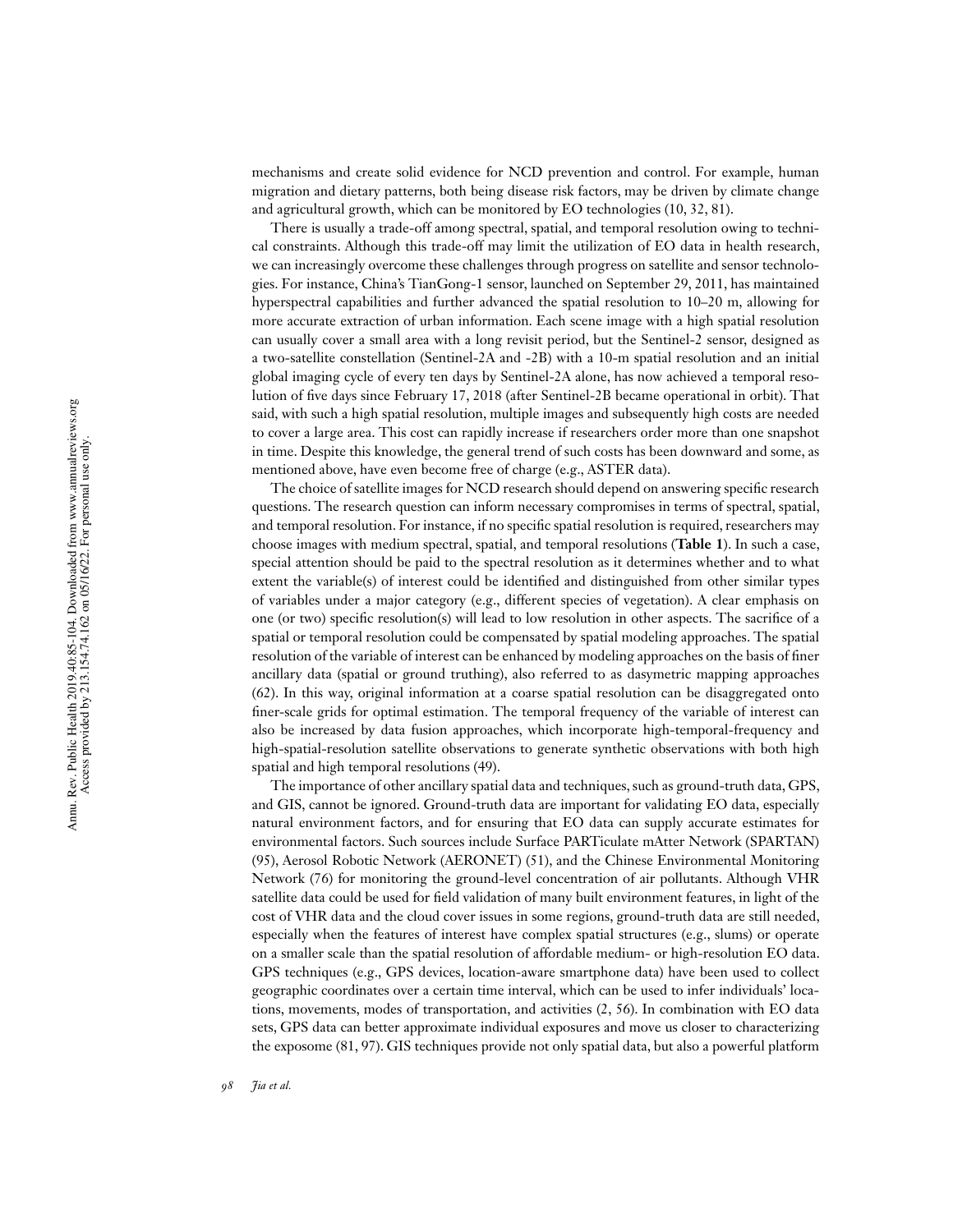to support data integration from multiple sources; thus, EO data could be used as crucial and accurate input in exposure models through integration with ground-truth, GPS, and GIS data.

We foresee a promising future for using EO technologies in NCD research and practice. For example, the recently launched Healthy Cities in China (107) and Preventive Medicine Initiative (92) will bring high-level criteria and demand for quantification of the environment in order to measure long-term environmental exposure at both the individual and population levels. Additional higher-spatial-resolution, more-frequent-coverage (i.e., shorter revisit time or repeat overpasses), and even freely available earth-observing satellite data are under way and planned for the near future. For example, the planned Multi-Angle Imager for Aerosols (MAIA) will conduct radiometric and polarimetric measurements for characterizing the sizes, compositions, and quantities of PM in the air; Sentinel-2C/D are planned for 2022–2023 to further improve the quality of Sentinel-2A/B data. These advances will offer public health researchers countless opportunities to extend the usage of EO technologies to understand NCD risk. Both natural and built environments will be quantified to an unprecedented degree of frequency and accuracy, enabling the advancement of research for managing, alleviating, and ultimately preventing NCDs through the integrated management of NCD ecology and epidemiology. Team science is the key to realizing this potential by building multidisciplinary research teams to work with EO technologies, including public health researchers, geographers, climatologists, architects, city planners, and policy makers. Some pioneering transdisciplinary collaborative endeavors, such as those by the US Environmental Protection Agency (EPA) EnviroAtlas (84), the Canadian Urban Environmental Health Research Consortium (CANUE) (12), and the International Initiative on Spatial Lifecourse Epidemiology (ISLE) (59), have been made to facilitate the availability of EO data in a partly processed format to cohorts and health researchers; they can thus be easily linked to the extensive health cohort and administrative health data. Greater efforts are needed in the future to train a new generation of researchers and public health practitioners with interdisciplinary/transdisciplinary training backgrounds and experiences to carry out this type of innovative work.

#### **DISCLOSURE STATEMENT**

The authors are not aware of any affiliations, memberships, funding, or financial holdings that might be perceived as affecting the objectivity of this review.

#### **ACKNOWLEDGMENTS**

Peng Jia, Director of the International Initiative on Spatial Lifecourse Epidemiology (ISLE), thanks the Lorentz Center, the Netherlands Organization for Scientific Research, the Royal Netherlands Academy of Arts and Sciences, the Chinese Center for Disease Control and Prevention, the West China School of Public Health in Sichuan University, the International Journal of Epidemiology, The Lancet Planetary Health, and Obesity Reviews for funding the ISLE and supporting ISLE's research activities. This study was supported in part by Open Foundation of the State Key Laboratory of Urban and Regional Ecology of China (number SKLURE2018-2-5).We also thank anonymous reviewers for very helpful comments.

#### **LITERATURE CITED**

1. Abbott G, Backholer K, Peeters A, Thornton L, Crawford D, Ball K. 2014. Explaining educational disparities in adiposity: the role of neighborhood environments. *Obesity* 22:2413–19

**Team science:** a collaborative effort to address a scientific challenge, which leverages the strengths and expertise of professionals trained in different fields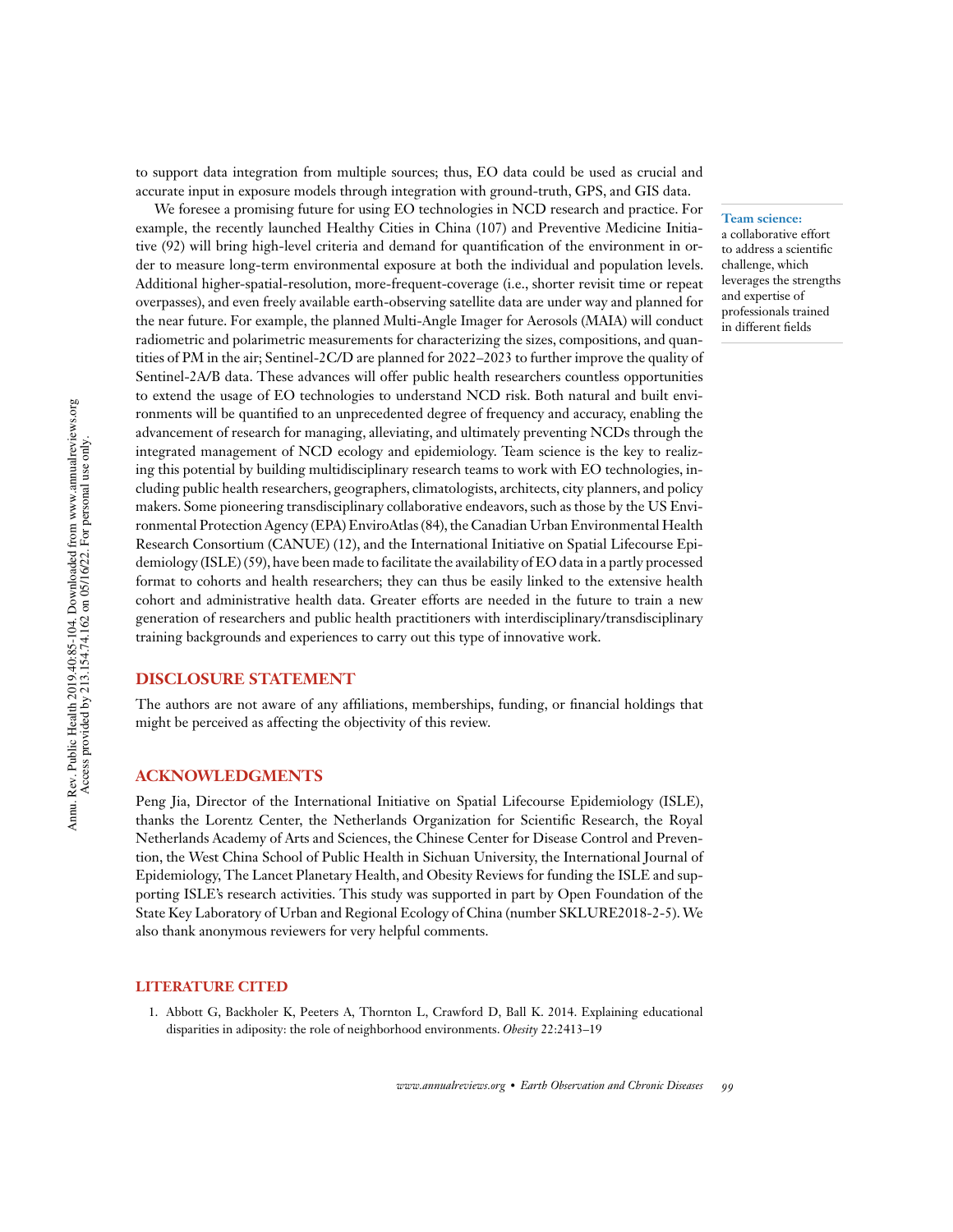- 2. Almanza E , Jerrett M, Dunton G, Seto E, Pentz MA. 2012. A study of community design, greenness, and physical activity in children using satellite, GPS and accelerometer data. *Health Place* 18:46–54
- 3. Anderson DJ, Rojas LF, Watson S, Knelson LP, Pruitt S, et al. 2017. Identification of novel risk factors for community-acquired *Clostridium difcile* infection using spatial statistics and geographic information system analyses. *PLOS ONE* 12:e0176285
- 4. Barnes TL, Colabianchi N , Hibbert JD, Porter DE, Lawson AB, Liese AD. 2016. Scale effects in food environment research: implications from assessing socioeconomic dimensions of supermarket accessibility in an eight-county region of South Carolina. *Appl. Geogr.* 68:20–27
- 5. Bastiaanssen WGM, Molden DJ, Makin IW. 2000. Remote sensing for irrigated agriculture: examples from research and possible applications. *Agric. Water Manag .* 46:137–55
- 6. Beaglehole R, Bonita R, Alleyne G , Horton R , L i L , e t al. 2011. UN high-level meeting on noncommunicable diseases: addressing four questions. *Lancet* 378:449–55
- 7. Beaglehole R, Bonita R, Horton R, Adams C , Alleyne G , e t al. 2011. Priority actions for the noncommunicable disease crisis. *Lancet* 377:1438–47
- 8. Berge JM, Wall M, Larson N, Forsyth A , Bauer KW, Neumark-Sztainer D. 2014. Youth dietary intake and weight status: healthful neighborhood food environments enhance the protective role of supportive family home environments. *Health Place* 26:69–77
- 9. Bezold CP, Banay RF, Coull BA, Hart JE, James P , e t al. 2018. The relationship between surrounding greenness in childhood and adolescence and depressive symptoms in adolescence and early adulthood. *Ann. Epidemiol.* 28:213–19
- 10. Bhavani P , Roy PS, Chakravarthi V , Kanawade VP. 2017. Satellite remote sensing for monitoring agriculture growth and agricultural drought vulnerability using long-term (1982–2015) climate variability and socio-economic data set. *PNAS India Sect. A Phys. Sci.* 87:733–50
- 11. Blackburn GA. 2007. Hyperspectral remote sensing of plant pigments. *J. Exp . Bot.* 58:855–67
- 12. Brook JR, Setton EM, Seed E, Shooshtari M , Doiron D , Can. Urban Environ. Health Res. Consort. 2018. The Canadian Urban Environmental Health Research Consortium—a protocol for building a national environmental exposure data platform for integrated analyses of urban form and health. *BMC Public Health* 18:114
- 13. Burgoine T, Jones AP, Brouwer RJN, Neelon SEB. 2015. Associations between BMI and home, school and route environmental exposures estimated using GPS and GIS: D o w e see evidence o f selective daily mobility bias in children? *Int. J. Health Geogr.* 14:8
- 14. CDC (Cent. Dis. Control Prev.). 2018. Nutrition, physical activity and obesity: data, trends and maps. *Centers for Disease Control and Pre vention* . **https://www.cdc.gov/nccdphp/dnpao/data-trends-maps/ index.html**
- 15. Cerin E , Frank LD, Sallis JF, Saelens BE, Conway TL, et al. 2011. From neighborhood design and food options to residents' weight status. *Appetite* 56:693–703
- 16. Charreire H , Casey R, Salze P, Simon C , Chaix B, et al. 2010. Measuring the food environment using geographical information systems: a methodological review. *Public Health Nutr* . 13:1773–85
- 17. Chen H-J, Wang Y. 2016. Changes i n the neighborhood food store environment and children's body mass index a t peripuberty i n the United States. *J. Adolesc. Health* 58:111–18
- 18. Chen R, Wang C,Meng X,Chen H,Thach TQ, e t al. 2013.Both low and high temperature may increase the risk o f stroke mortality. *Neurology* 81:1064–70
- 19. Cole-Hunter T, Jayaratne R, Stewart I, Hadaway M, Morawska L, Solomon C. 2013. Utility of an alternative bicycle commute route of lower proximity to motorised traffic in decreasing exposure to ultra-fine particles, respiratory symptoms and airway inammation—a structured exposure experiment. *Environ. Health* 12:29
- 20. Coombes E , Jones AP, Hillsdon M. 2010. The relationship o f physical activity and overweight to objectively measured green space accessibility and use. *Soc. Sci. Med.* 70:816–22
- 21. Corrigan CE, Roberts GC, Ramana MV, Kim D, Ramanathan V. 2007. Capturing vertical profiles of aerosols and black carbon over the Indian Ocean using autonomous unmanned aerial vehicles. *Atmos. Chem. Phys. Discuss.* 7:11429–63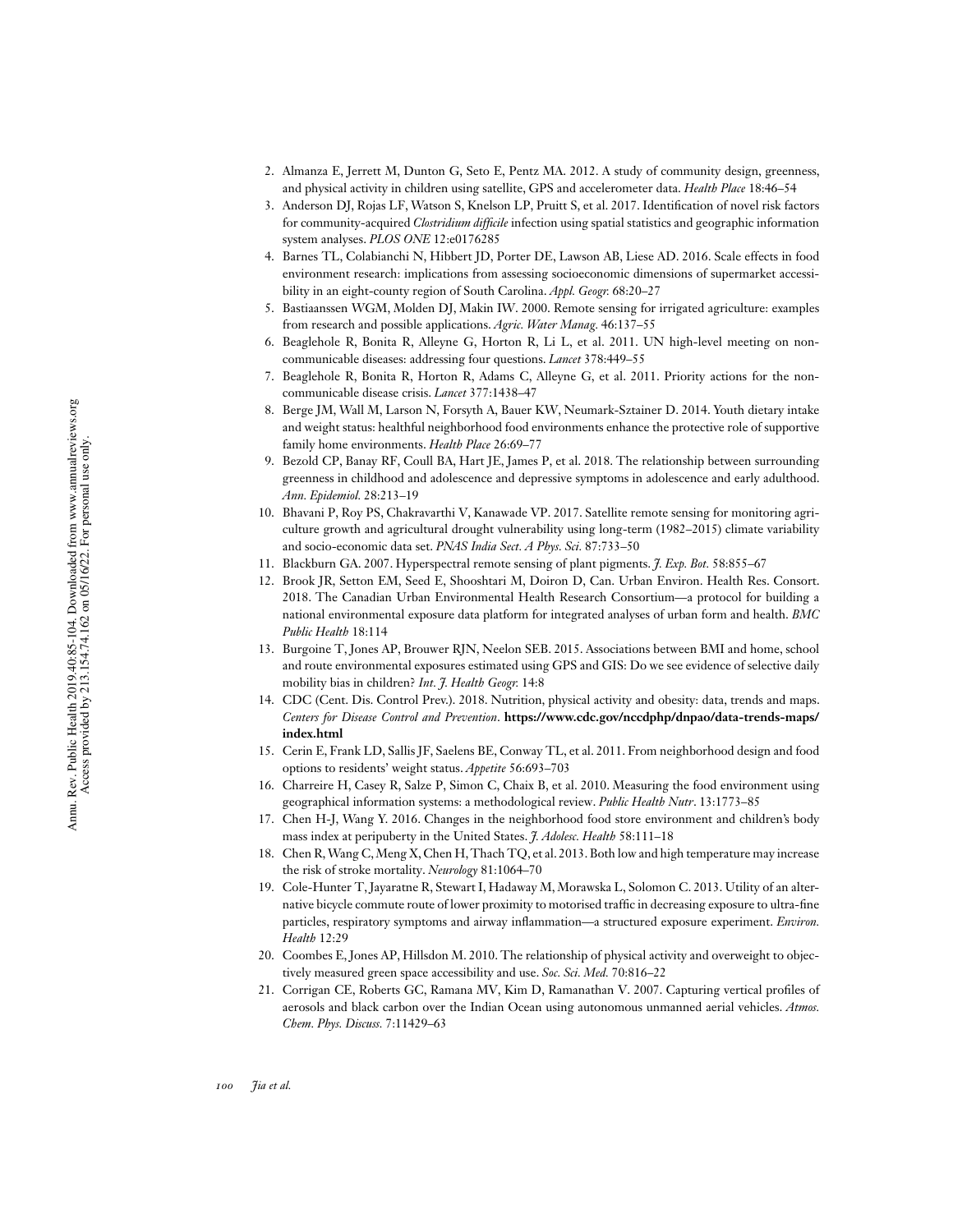- 22. Crawford D, Cleland V, Timperio A, Salmon J, Andrianopoulos N, et al. 2010. The longitudinal influence of home and neighbourhood environments on children's body mass index and physical activity over 5 years: the CLAN study. *Int. J. Obes.* 34:1177–87
- 23. Crawford TW, Jilcott Pitts SB, McGuirt JT, Keyserling TC, Ammerman AS. 2014. Conceptualizing and comparing neighborhood and activity space measures for food environment research. *Health Place* 30:215–25
- 24. Dalal S, Beunza JJ, Volmink J, Adebamowo C, Bajunirwe F, et al. 2011. Non-communicable diseases in sub-Saharan Africa: what we know now. *Int. J. Epidemiol.* 40:885–901
- 25. Di Q,Wang Y,Zanobetti A,Wang Y,Koutrakis P, et al. 2017.Air pollution and mortality in the Medicare population. *N. Engl. J. Med.* 376:2513–22
- 26. Doak CM, Adair LS, Bentley M, Monteiro C, Popkin BM. 2005. The dual burden household and the nutrition transition paradox. *Int. J. Obes.* 29:129–36
- 27. Dominici F, Peng RD, Bell ML, Pham L, McDermott A, et al. 2006. Fine particulate air pollution and hospital admission for cardiovascular and respiratory diseases. *JAMA* 295:1127–34
- 28. Duncan DT, Sharifi M, Melly SJ, Marshall R, Sequist TD, et al. 2014. Characteristics of walkable built environments and BMI *z*-scores in children: evidence from a large electronic health record database. *Environ. Health Perspect.* 122:1359–65
- 29. Evans GW. 2003. The built environment and mental health. *J. Urban Health* 80:536–55
- 30. Floury M, Usseglio-Polatera P, Ferreol M, Delattre C, Souchon Y. 2013. Global climate change in large European rivers: long-term effects on macroinvertebrate communities and potential local confounding factors. *Glob. Change Biol.* 19:1085–99
- 31. Fornace KM, Drakeley CJ, William T, Espino F, Cox J. 2014. Mapping infectious disease landscapes: unmanned aerial vehicles and epidemiology. *Trends Parasitol*. 30:514–19
- 32. Friel S, Bowen K, Campbell-Lendrum D, Frumkin H, McMichael AJ, Rasanathan K. 2011. Climate change, noncommunicable diseases, and development: the relationships and common policy opportunities. *Annu. Rev. Public Health* 32:133–47
- 33. Gan WQ, Davies HW, Koehoorn M, Brauer M. 2012. Association of long-term exposure to community noise and traffic-related air pollution with coronary heart disease mortality. *Am. J. Epidemiol*. 175:898– 906
- 34. GBD (Glob. Burd. Dis.) DALYs Hale Collab., Murray CJ, Barber RM, Foreman KJ, et al. 2015. Global, regional, and national disability-adjusted life years (DALYs) for 306 diseases and injuries and healthy life expectancy (HALE) for 188 countries, 1990–2013: quantifying the epidemiological transition. *Lancet* 386:2145–91
- 35. Giardina F, Franke J, Vounatsou P. 2015. Geostatistical modelling of the malaria risk in Mozambique: effect of the spatial resolution when using remotely-sensed imagery. *Geospat. Health* 10:333
- 36. Glob. Burd. Dis. Cancer Collab., Fitzmaurice C, Dicker D, Pain A, Hamavid H, et al. 2015. The global burden of cancer 2013. *JAMA Oncol*. 1:505–27
- 37. Goetz SJ, Prince SD, Small J. 2000. Advances in satellite remote sensing of environmental variables for epidemiological applications. *Adv. Parasitol.* 47:289–307
- 38. Goodchild MF. 2007. Citizens as sensors: the world of volunteered geography. *GeoJournal* 69:211– 21
- 39. Gorelick N, Hancher M, Dixon M, Ilyushchenko S, Thau D, Moore R. 2017. Google Earth Engine: planetary-scale geospatial analysis for everyone. *Remote Sens. Environ.* 202:18–27
- 40. Guite HF, Clark C, Ackrill G. 2006. The impact of the physical and urban environment on mental well-being. *Public Health* 120:1117–26
- 41. Haines A, Amann M, Borgford-Parnell N, Leonard S, Kuylenstierna J, Shindell D. 2017. Short-lived climate pollutant mitigation and the Sustainable Development Goals. *Nat. Climate Change* 7:863– 69
- 42. Hajat S, Haines A, Atkinson RW, Bremner SA, Anderson HR, Emberlin J. 2001. Association between air pollution and daily consultations with general practitioners for allergic rhinitis in London, United Kingdom. *Am. J. Epidemiol.* 153:704–14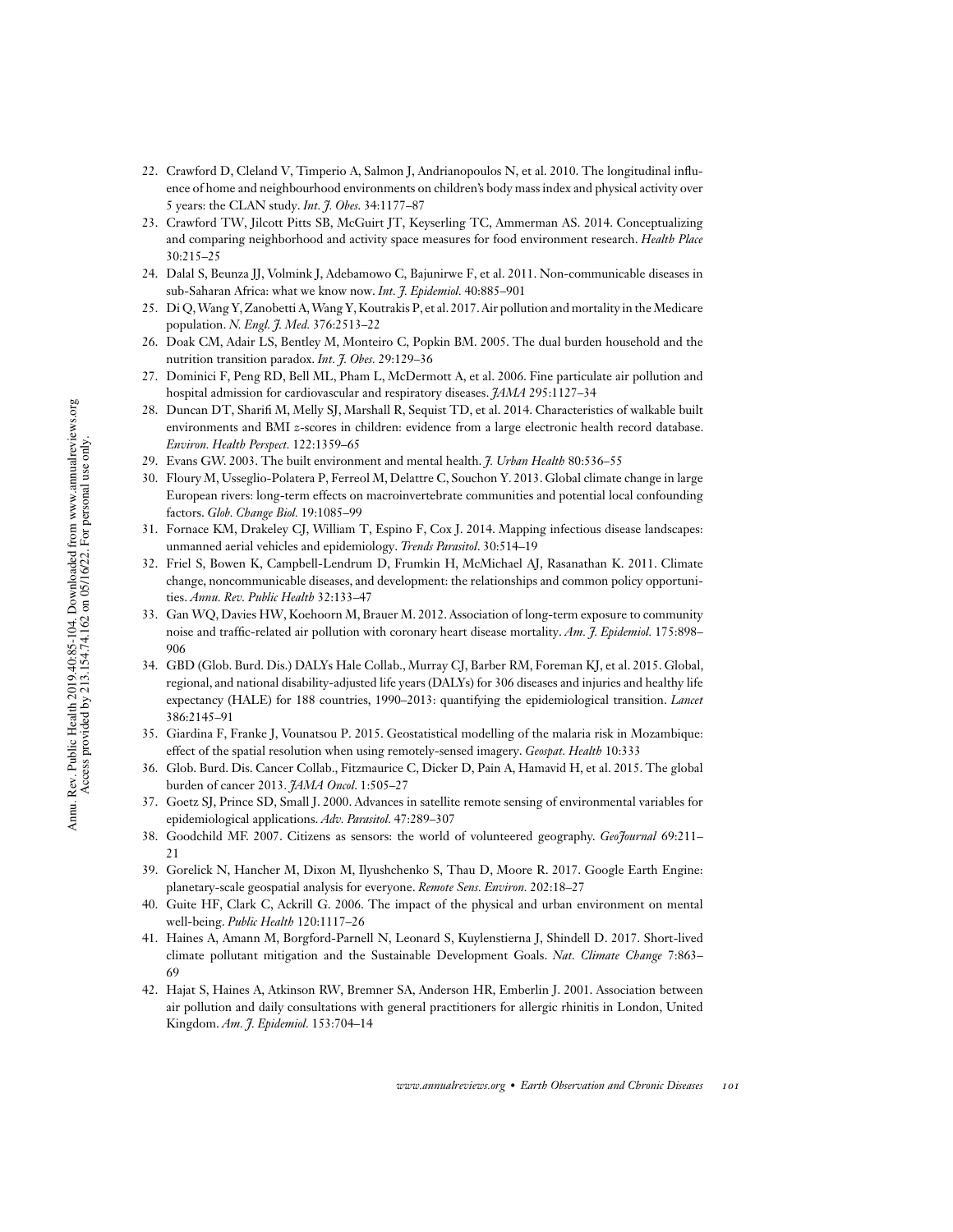- 43. Hay SI. 2000. An overview of remote sensing and geodesy for epidemiology and public health application. *Adv. Parasitol.* 47:1–35
- 44. Hay SI, Guerra CA, Tatem AJ, Noor AM, Snow RW. 2004. The global distribution and population a t risk of malaria: past, present, and future. *Lancet Infect. Dis.* 4:327–36
- 45. Hay SI, Omumbo JA, Craig MH, Snow RW. 2000. Earth observation, geographic information systems and *Plasmodium falciparum* malaria in sub-Saharan Africa. Adv. *Parasitol*. 47:173–215
- 46. Hegde G, Ahamed JM, Hebbar R, Raj U. 2014. Urban land cover classification using hyperspectral data. *Int. Arch . Photogramm. Remote Sens. Spat. Inf. Sci.* 40:751
- 47. Herbreteau V, Salem G , Souris M, Hugot JP, Gonzalez JP. 2007.Thirty years of use and improvement o f remote sensing, applied t o epidemiology: from early promises t o lasting frustration. *Health Place* 13:400– 3
- 48. Hijmans RJ, Cameron SE, Parra JL, Jones PG, Jarvis A. 2005. Very high resolution interpolated climate surfaces for global land areas. *Int. J. Climatol.* 25:1965–78
- 49. Hilker T, Wulder MA, Coops NC, Linke J, McDermid G, et al. 2009. A new data fusion model for high spatial- and temporal-resolution mapping of forest disturbance based on Landsat and MODIS. *Remote Sensing Environ* . 113:1613–27
- 50. Hoek G, Beelen R, De Hoogh K , Vienneau D, Gulliver J, et al. 2008. A review of land-use regression models to assess spatial variation o f outdoor air pollution. *Atmos. Environ.* 42:7561–78
- 51. Holben BN, Eck TF, Slutsker I , Tanré D, Buis JP, e t al. 1998. AERONET—a federated instrument network and data archive for aerosol characterization. *Remote Sens. Environ.* 66:1–16
- 52. Hotez PJ, Kamath A . 2009. Neglected tropical diseases in sub-Saharan Africa: review of their prevalence, distribution, and disease burden. *PLOS Negl. Trop . Dis.* 3:e412
- 53. Hu Z, Liebens J , Rao KR. 2008. Linking stroke mortality with air pollution, income, and greenness in northwest Florida: a n ecological geographical study. *Int. J. Health Geogr.* 7:20
- 54. James P , Bertrand KA, Hart JE, Schernhammer ES, Tamimi RM, Laden F. 2017. Outdoor light at night and breast cancer incidence in the Nurses' Health Study II. *Environ. Health Perspect.* 125:087010
- 55. James P , Hart JE, Banay RF, Laden F . 2016. Exposure t o greenness and mortality i n a nationwide prospective cohort study of women. *Environ. Health Perspect.* 124:1344–52
- 56. James P , Hart JE, Hipp J A , Mitchell JA, Kerr J, et al. 2017. GPS-based exposure t o greenness and walkability and accelerometry-based physical activity. *Cancer Epidemiol. Biomark. Prev.* 26:525–32
- 57. Jerrett M, Turner MC, Beckerman BS, Pope CA, van Donkelaar A, et al. 2017. Comparing the health effects of ambient particulate matter estimated using ground-based versus remote sensing exposure estimates. *Environ. Health Perspect.* 125:552–59
- 58. Jia P. 2018. Integrating kindergartener-specific questionnaires with citizen science to improve child health. *Front. Public Health* 6:236
- 59. Jia P. 2019. Spatial lifecourse epidemiology. *Lancet Planet. Health.* 3(2):In press
- 60. Jia P , Anderson JD, Leitner M , Rheingans R. 2016. High-resolution spatial distribution and estimation of access to improved sanitation in Kenya. *PLOS ONE* 11:e0158490
- 61. Jia P , Cheng X, Xue H , Wang Y . 2017. Applications of geographic information systems (GIS) data and methods in obesity-related research. *Obes. Rev .* 18:400–11
- 62. Jia P , Gaughan AE. 2016. Dasymetric modeling: a hybrid approach using land cover and tax parcel data for mapping population i n Alachua County, Florida. *Appl. Geogr.* 66:100–8
- 63. Jia P , Joyner A . 2015. Human brucellosis occurrences in inner Mongolia, China: a spatio-temporal distribution and ecological niche modeling approach. *BMC Infect. Dis.* 15:36
- 64. Jia P , Joyner A , Sun Y. 2014. Short-term associations between accumulated rainfall and atmospheric moisture during landfall of three Atlantic hurricanes. *Geogr. Bull.* 55:49–62
- 65. Jia P , Nie Y, Song G. 2010. Detection o f underground remains b y remote sensing and geophysics. I n *2010 18th International Conference o n Geoinformatics* , pp. 1–6. New York: IEEE
- 66. Jia P , Nie Y, Yang L. 2010. Recognition and extraction o f the ancient sites covered by thick vegetation in Hainan Province of China.In *2010 IEEE International Geoscience Remote Sensing Symposium* , pp. 3898– 901. New York: IEEE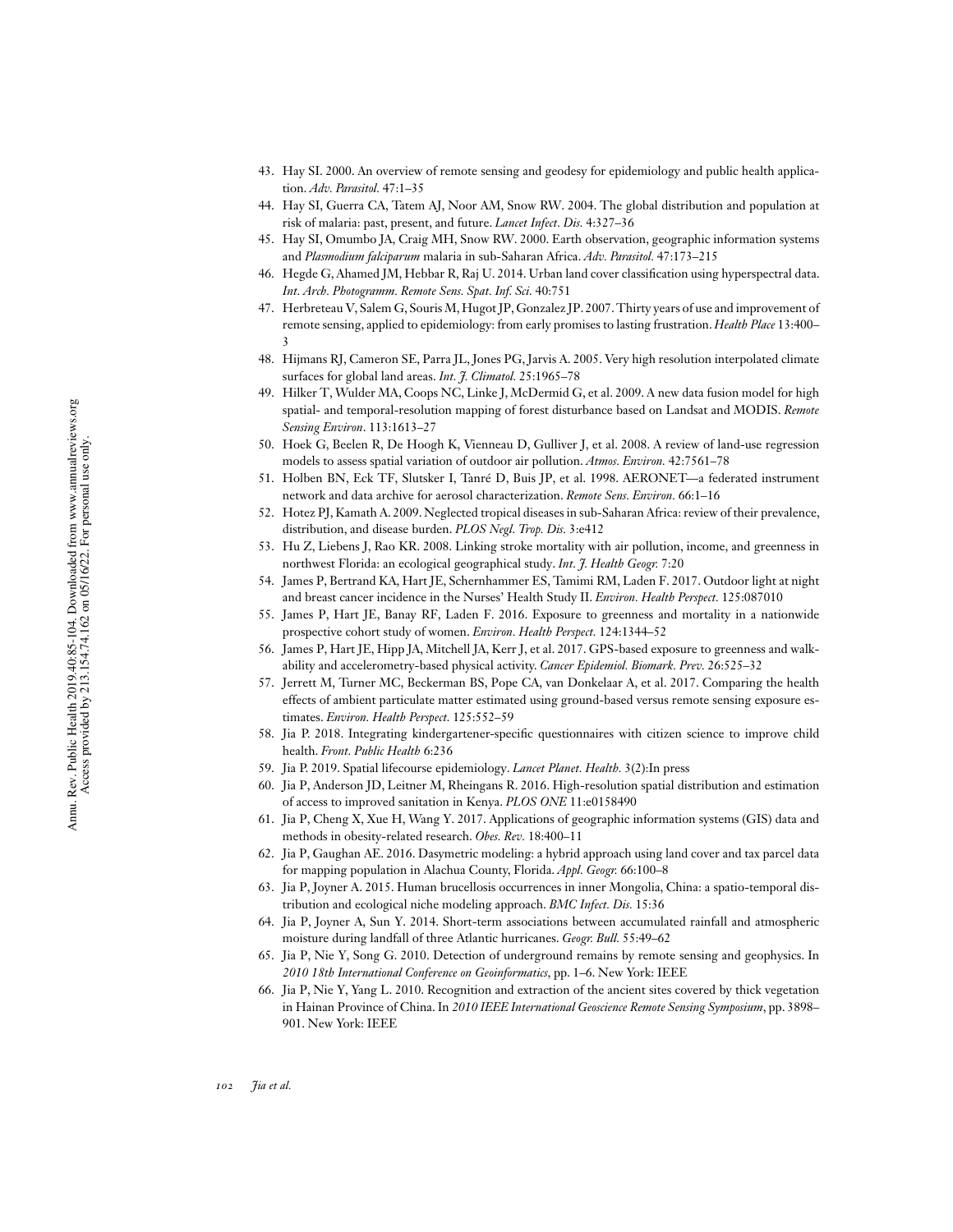- 67. Jia P, Sankoh O, Tatem AJ. 2015. Mapping the environmental and socioeconomic coverage of the INDEPTH international health and demographic surveillance system network. *Health Place* 36:88–96
- 68. Jia P, Stein A. 2017. Using remote sensing technology to measure environmental determinants of noncommunicable diseases. *Int. J. Epidemiol.* 46:1343–44
- 69. Jia P, Wang F, Xierali IM. 2017. Delineating hierarchical hospital service areas in Florida. *Geogr. Rev.* 107:608–23
- 70. Jia P, Wang F, Xierali IM. 2017. Using a Huff-based model to delineate hospital service areas. *Prof. Geogr.* 69:522–30
- 71. Karger DN, Conrad O, Böhner J, Kawohl T, Kreft H, et al. 2017. Climatologies at high resolution for the earth's land surface areas. *Sci. Data* 4:170122
- 72. Kerr JT, Ostrovsky M. 2003. From space to species: ecological applications for remote sensing. *Trends Ecol. Evol.* 18:299–305
- 73. Leiter U, Garbe C. 2008. Epidemiology of melanoma and nonmelanoma skin cancer—the role of sunlight. *Adv. Exp. Med. Biol.* 624:89–103
- 74. Li Y, Robinson LE, Carter WM, Gupta R. 2015. Childhood obesity and community food environments in Alabama's Black Belt region. *Child Care Health Dev*. 41:668–76
- 75. Lin G, Spann S, Hyman D, Pavlik V. 2007. Climate amenity and BMI. *Obesity* 15:2120–27
- 76. Liu J, Han Y, Tang X, Zhu J, Zhu T. 2016. Estimating adult mortality attributable to PM2.5 exposure in China with assimilated PM2.5 concentrations based on a ground monitoring network. *Sci. Total Environ.* 568:1253–62
- 77. Lu Y,Jin H. 2005. Statistical methods in osteoporosis research.In *Current Topics in Osteoporosis*, ed. H-W Deng, Y-Z Liu, pp. 201–60. Hackensack, NJ: World Sci. Publ.
- 78. Mayosi BM, Flisher AJ, Lalloo UG, Sitas F, Tollman SM, Bradshaw D. 2009. The burden of noncommunicable diseases in South Africa. *Lancet* 374:934–47
- 79. Mingji C, Onakpoya IJ, Perera R, Ward AM, Heneghan CJ. 2015. Relationship between altitude and the prevalence of hypertension in Tibet: a systematic review. *Heart* 101:1054–60
- 80. Muka T, Imo D, Jaspers L, Colpani V, Chaker L, et al. 2015. The global impact of non-communicable diseases on healthcare spending and national income: a systematic review. *Eur. J. Epidemiol.* 30:251– 77
- 81. Myers SS, Smith MR, Guth S, Golden CD, Vaitla B, et al. 2017. Climate change and global food systems: potential impacts on food security and undernutrition. *Annu. Rev. Public Health* 38:259–77
- 82. Nieuwenhuijsen MJ. 2016. Urban and transport planning, environmental exposures and health-new concepts, methods and tools to improve health in cities. *Environ. Health* 15(Suppl. 1):38
- 83. Phillips SJ,Dudík M,Schapire RE. 2004.A maximum entropy approach to species distribution modeling. In *Proceedings of the Twenty-First International Conference on Machine Learning*, pp. 655–62. New York: Assoc. Comput. Mach.
- 84. Pickard BR, Daniel J, Mehaffey M, Jackson LE, Neale A. 2015. EnviroAtlas: a new geospatial tool to foster ecosystem services science and resource management. *Ecosyst. Serv.* 14:45–55
- 85. Pöllänen R, Toivonen H, Peräjärvi K, Karhunen T, Ilander T, et al. 2009. Radiation surveillance using an unmanned aerial vehicle. *Appl. Radiat. Isot.* 67:340–44
- 86. PRISM Climate Group, Or. State Univ. 2015. Parameter-elevation regressions on independent slopes model (PRISM) dataset. *Data Catalog*. **https://catalog.data.gov/dataset/parameter-elevationregressions-on-independent-slopes-model-prism-dataset**
- 87. Rabkin M, El-Sadr WM. 2011. Why reinvent the wheel? Leveraging the lessons of HIV scale-up to confront non-communicable diseases. *Glob. Public Health* 6:247–56
- 88. Raviglione M, Marais B, Floyd K, Lönnroth K, Getahun H, et al. 2012. Scaling up interventions to achieve global tuberculosis control: progress and new developments. *Lancet* 379:1902–13
- 89. Rogers DJ, Randolph SE, Snow RW, Hay SI. 2002. Satellite imagery in the study and forecast of malaria. *Nature* 415:710–15
- 90. Rohleder N. 2016.Chronic stress and disease.In *Insights to Neuroimmune Biology*, ed.I Berczi, pp. 201–14. Amsterdam: Elsevier. 2nd ed.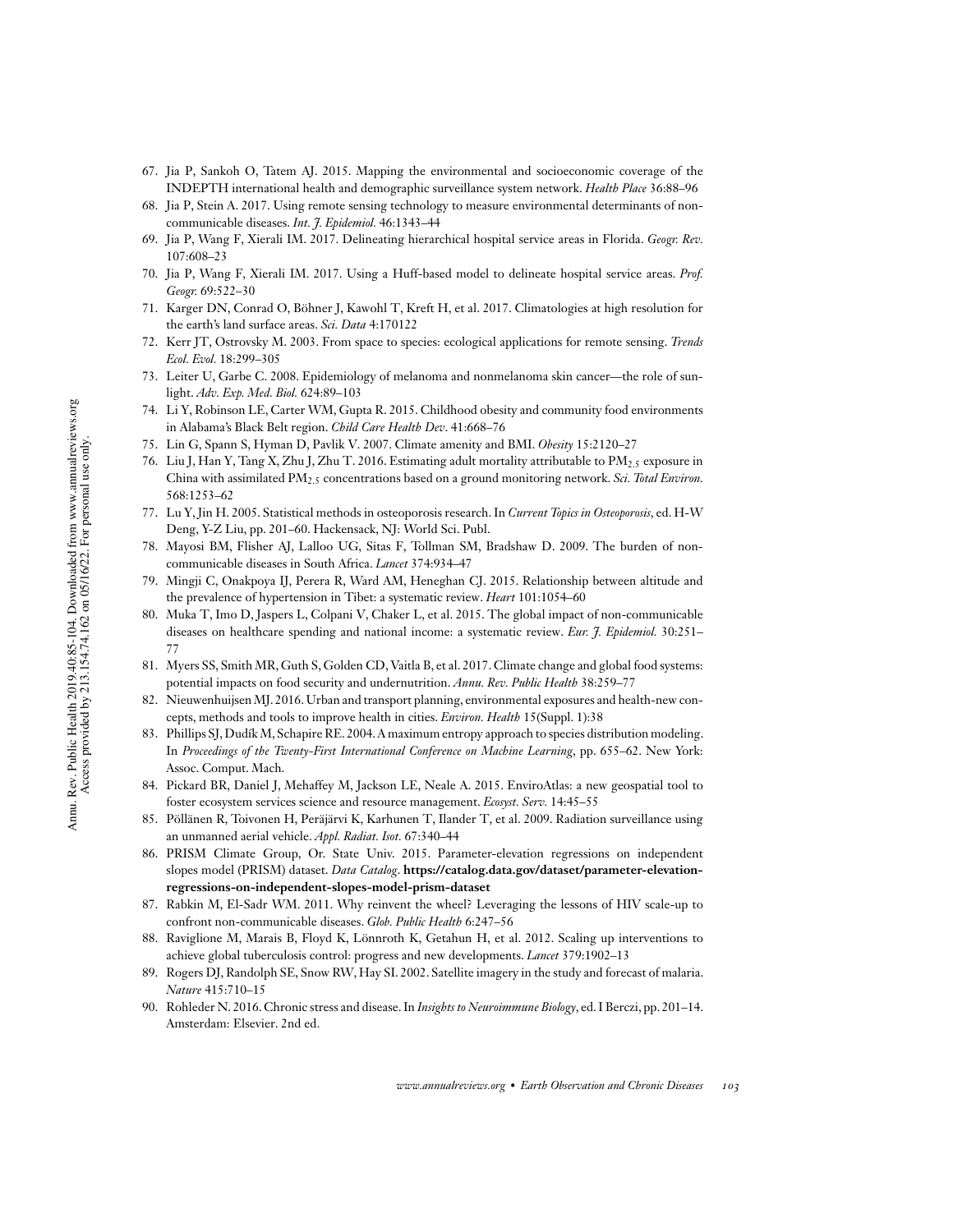- 91. RTI Int. 2015. The Neighborhood Map of U.S. Obesity. *RTI International*. **http://synthpopviewer.rti. org/obesity/**
- 92. Sankar PL, Parker LS. 2017. The Precision Medicine Initiative's All of Us Research Program: an agenda for research on its ethical, legal, and social issues. *Genet. Med.* 19:743–50
- 93. Schmidt MI, Duncan BB, Azevedo e Silva G, Menezes AM, Monteiro CA, et al. 2011. Chronic noncommunicable diseases in Brazil: burden and current challenges. *Lancet* 377:1949–61
- 94. Schootman M, Nelson EJ, Werner K, Shacham E, Elliott M, et al. 2016. Emerging technologies to measure neighborhood conditions in public health: implications for interventions and next steps. *Int. J. Health Geogr.* 15:20
- 95. Snider G,Weagle CL, Martin RV, van Donkelaar A, Conrad K, et al. 2015. SPARTAN: a global network to evaluate and enhance satellite-based estimates of ground-level particulate matter for global health applications. *Atmos. Meas. Tech.* 8:505–21
- 96. Stern PC. 2000. Toward a coherent theory of environmentally significant behavior. *J. Soc. Issues* 56:407– 24
- 97. Stingone JA, Buck Louis GM, Nakayama SF, Vermeulen RC, Kwok RK, et al. 2017. Toward greater implementation of the exposome research paradigm within environmental epidemiology. *Annu. Rev. Public Health* 38:315–27
- 98. Vincent RK. 1997. *Fundamentals of Geological and Environmental Remote Sensing*. Upper Saddle River, NJ: Prentice Hall
- 99. Wade TJ, Calderon RL, Sams E, Beach M, Brenner KP, et al. 2006. Rapidly measured indicators of recreational water quality are predictive of swimming-associated gastrointestinal illness. *Environ. Health Perspect.* 114:24–28
- 100. Wang FH, Wen M, Xu YQ. 2013. Population-adjusted street connectivity, urbanicity and risk of obesity in the US. *Appl. Geogr.* 41:1–14
- 101. Wang J, Jia P, Cuadros DF, Xu M, Wang X, et al. 2017. A remote sensing data based artificial neural network approach for predicting climate-sensitive infectious disease outbreaks: a case study of human brucellosis. *Remote Sens*. 9:1018
- 102. WHO (World Health Organ.). 2014.*Noncommunicable diseases country proles 2014*. Rep.,WHO, Geneva. https://www.who.int/nmh/publications/ncd-profiles-2014/en/
- 103. WHO (World Health Organ.). 2015. *Noncommunicable diseases prematurely take 16 million lives annually, WHO urges more action*. News release, Jan. 19, WHO, Geneva. **http://www.who.int/mediacentre/ news/releases/2015/noncommunicable-diseases/en/**
- 104. WHO (World Health Organ.). 2017. NCD mortality and morbidity. *Global Health Observatory (GHO) Data*. **http://www.who.int/gho/ncd/mortality\_morbidity/en/**
- 105. Wild CP. 2005. Complementing the genome with an "exposome": the outstanding challenge of environmental exposure measurement in molecular epidemiology. *Cancer Epidemiol. Biomark. Prev.* 14:1847–50
- 106. Wulder MA, Coops NC. 2014. Make Earth observations open access. *Nature* 513:30–31
- 107. Yang J, Siri JG, Remais JV, Cheng Q, Zhang H, et al. 2018. The Tsinghua-*Lancet* Commission on Healthy Cities in China: unlocking the power of cities for a healthy China. *Lancet* 391:10135
- 108. Yiannakoulias N, Svenson LW, Schopflocher DP. 2009. An integrated framework for the geographic surveillance of chronic disease. *Int. J. Health Geogr.* 8:69
- 109. Yin L, Raja S, Li X, Lai Y, Epstein L, Roemmich J. 2013. Neighbourhood for playing: using GPS, GIS and accelerometry to delineate areas within which youth are physically active. *Urban Stud*. 50:2922– 39
- 110. Zhu J,Jia P, Nie Y. 2010. Analysis of the ancient river system in Loulan Period in Lop Nur Region. *Proc. SPIE* 8203:820313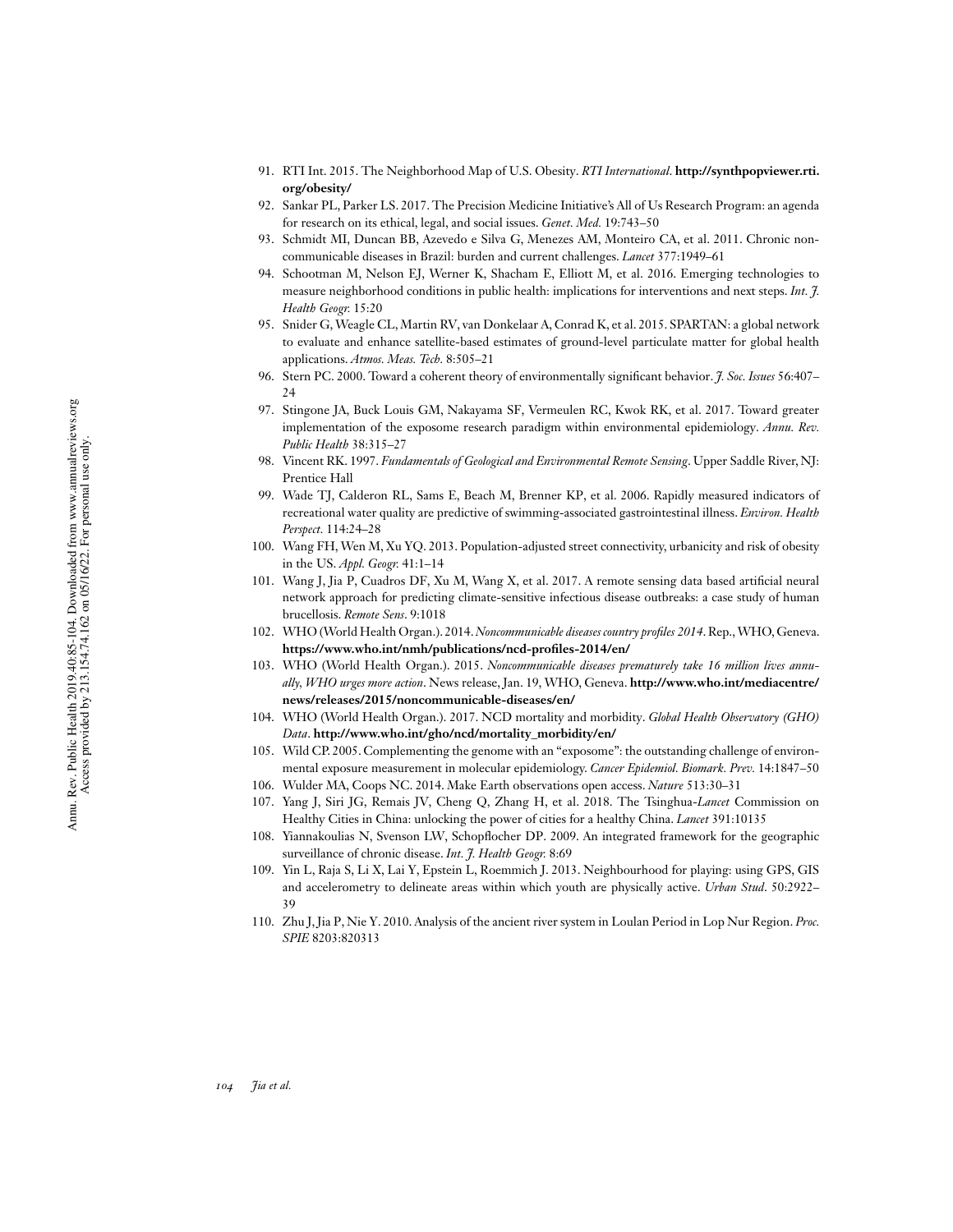# k<br>R

# **Contents**

# **Annual Review of Public Health**

Volume 40, 2019

# **Symposium: Causal Inference and Public Health**

| Introduction to the Symposium: Causal Inference and Public Health                          |  |
|--------------------------------------------------------------------------------------------|--|
| Commentary: Causal Inference for Social Exposures                                          |  |
| Causal Modeling in Environmental Health                                                    |  |
| Making Health Research Matter: A Call to Increase Attention to<br><b>External Validity</b> |  |

# **Epidemiology and Biostatistics**

| Introduction to the Symposium: Causal Inference and Public Health                                                                          |
|--------------------------------------------------------------------------------------------------------------------------------------------|
| Commentary: Causal Inference for Social Exposures                                                                                          |
| Causal Modeling in Environmental Health                                                                                                    |
| Making Health Research Matter: A Call to Increase Attention to<br><b>External Validity</b>                                                 |
| Causes and Patterns of Dementia: An Update in the Era of Redefining<br>Alzheimer's Disease                                                 |
| Earth Observation: Investigating Noncommunicable Diseases<br>from Space<br>Peng Jia, Alfred Stein, Peter James, Ross C. Brownson, Tong Wu, |
| Racism and Health: Evidence and Needed Research<br>David R. Williams, Jourdyn A. Lawrence, and Brigette A. Davis  105                      |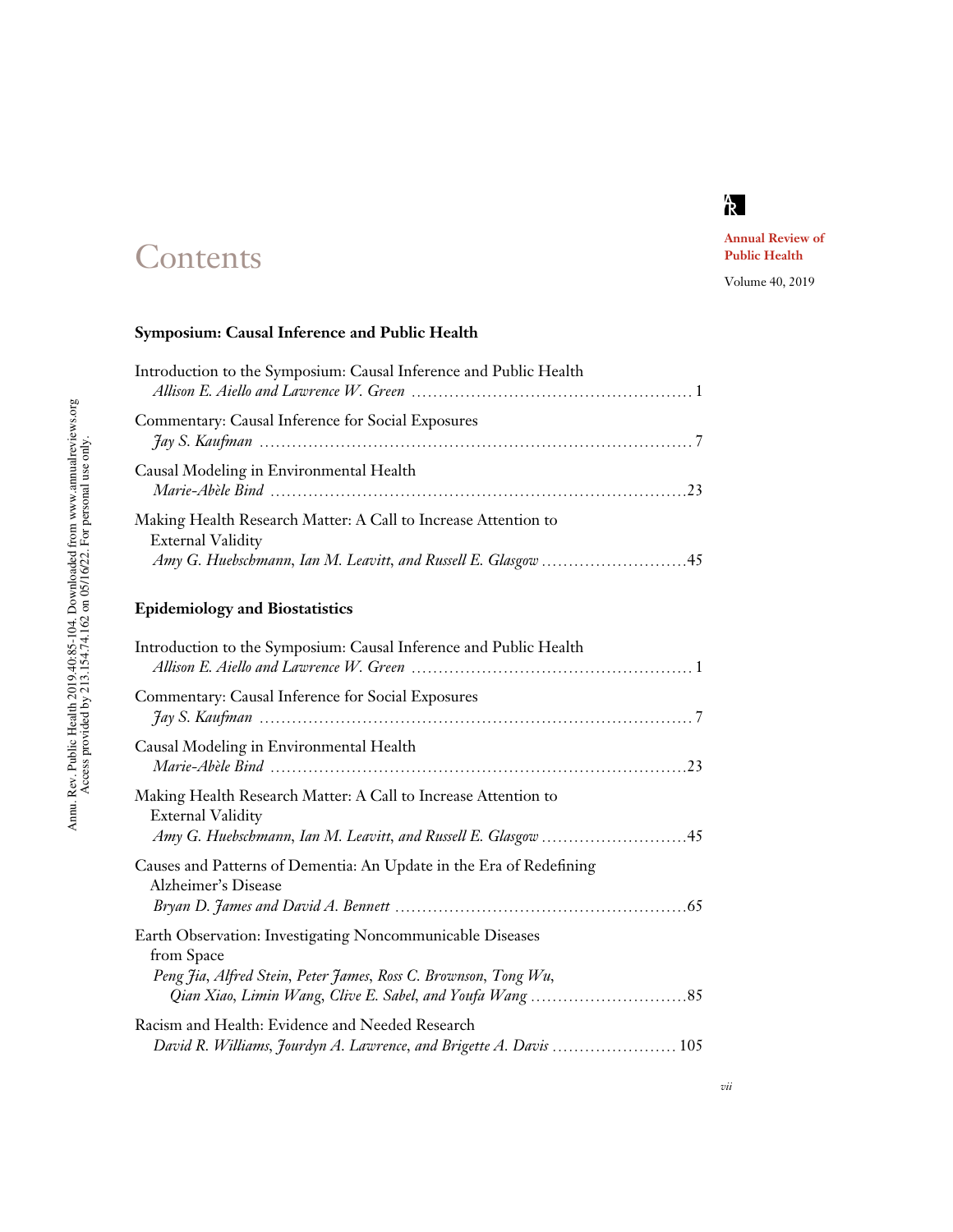# **Social Environment and Behavior**

| Making Health Research Matter: A Call to Increase Attention to<br><b>External Validity</b>                                                                                                          |
|-----------------------------------------------------------------------------------------------------------------------------------------------------------------------------------------------------|
| Interventions to Support Behavioral Self-Management<br>of Chronic Diseases<br>John P. Allegrante, Martin T. Wells, and Janey C. Peterson  127                                                       |
| Policies of Exclusion: Implications for the Health of Immigrants and<br>Their Children                                                                                                              |
| Television News Coverage of Public Health Issues and Implications<br>for Public Health Policy and Practice<br>Sarah E. Gollust, Erika Franklin Fowler, and Jeff Niederdeppe  167                    |
| The Use of Excise Taxes to Reduce Tobacco, Alcohol, and Sugary<br><b>Beverage Consumption</b><br>Frank J. Chaloupka, Lisa M. Powell, and Kenneth E. Warner  187                                     |
| <b>Environmental and Occupational Health</b>                                                                                                                                                        |
| Causal Modeling in Environmental Health                                                                                                                                                             |
| Ambient Air Pollution, Noise, and Late-Life Cognitive Decline and<br>Dementia Risk<br>Kimberly C. Paul, Mary Haan, Elizabeth Rose Mayeda, and Beate R. Ritz 203                                     |
| Brain and Salivary Gland Tumors and Mobile Phone Use: Evaluating<br>the Evidence from Various Epidemiological Study Designs<br>Martin Röösli, Susanna Lagorio, Minouk J. Schoemaker, Joachim Schüz, |
|                                                                                                                                                                                                     |

| <b>Environmental Exposures and Depression: Biological Mechanisms</b><br>and Epidemiological Evidence |  |
|------------------------------------------------------------------------------------------------------|--|
|                                                                                                      |  |
| Global Environmental Change and Noncommunicable Disease Risks                                        |  |
|                                                                                                      |  |
| Hazardous Air Pollutants Associated with Upstream                                                    |  |
| Oil and Natural Gas Development: A Critical Synthesis                                                |  |
| of Current Peer-Reviewed Literature                                                                  |  |
| Diane A. Garcia-Gonzales, Seth B.C. Shonkoff, Jake Hays, and Michael Jerrett  283                    |  |
|                                                                                                      |  |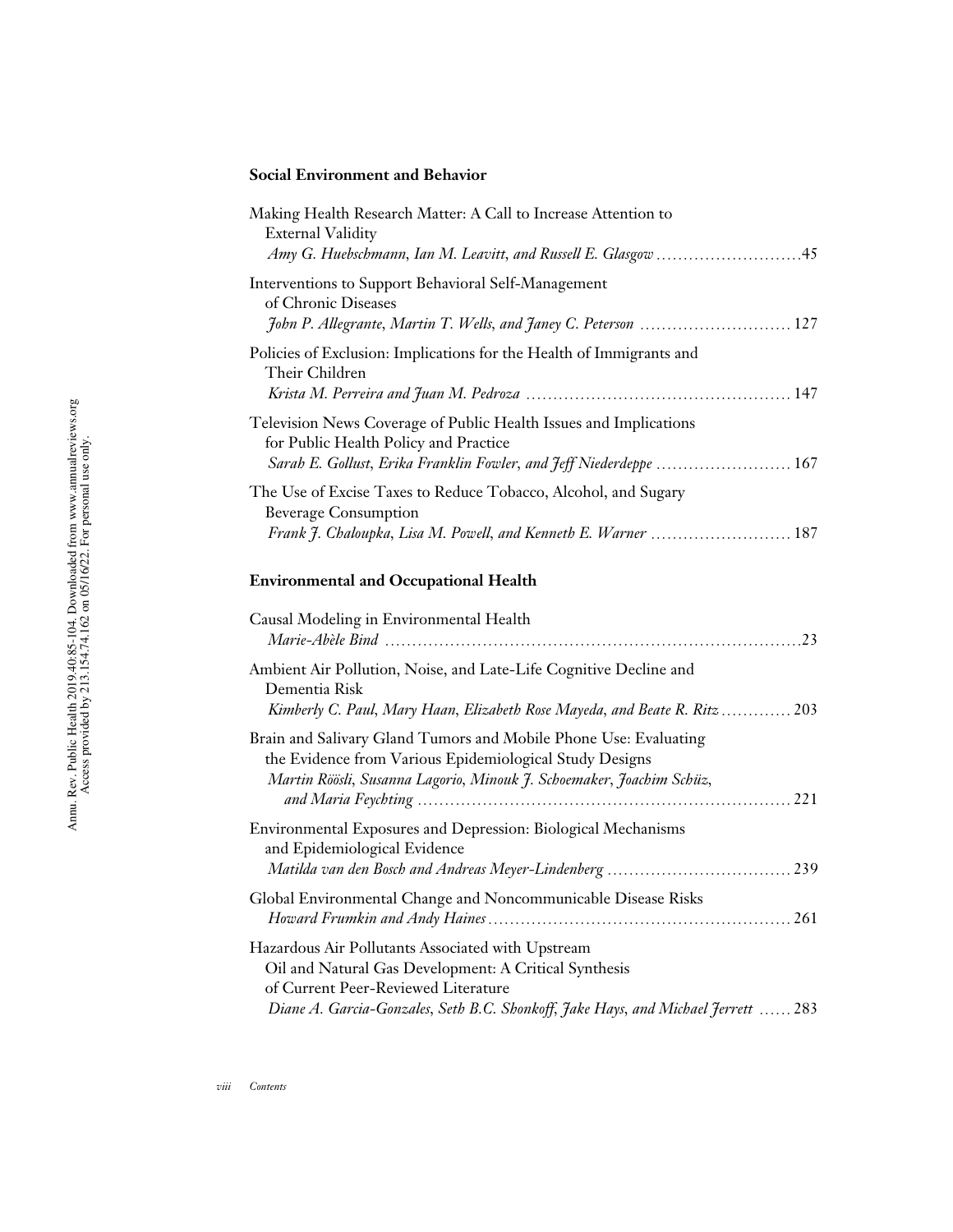| Health Impact Assessment of Transportation Projects and Policies: |  |
|-------------------------------------------------------------------|--|
| Living Up to Aims of Advancing Population Health                  |  |
| and Health Equity?                                                |  |
|                                                                   |  |

# **Public Health Practice and Policy**

| The Use of Excise Taxes to Reduce Tobacco, Alcohol, and Sugary<br><b>Beverage Consumption</b><br>Frank J. Chaloupka, Lisa M. Powell, and Kenneth E. Warner  187                |
|--------------------------------------------------------------------------------------------------------------------------------------------------------------------------------|
| Aligning Programs and Policies to Support Food Security and Public<br>Health Goals in the United States                                                                        |
| Happiness and Health                                                                                                                                                           |
| Realist Synthesis for Public Health: Building an Ontologically<br>Deep Understanding of How Programs Work, For Whom,<br>and In Which Contexts                                  |
| The Economic Case for the Prevention of Mental Illness                                                                                                                         |
| The Next Generation of Diabetes Translation:<br>A Path to Health Equity                                                                                                        |
| <b>Health Services</b>                                                                                                                                                         |
| High-Deductible Health Plans and Prevention<br>Olena Mazurenko, Melinda J.B. Buntin, and Nir Menachemi  411                                                                    |
| Innovations in Mixed Methods Evaluations<br>Lawrence A. Palinkas, Sapna J. Mendon, and Alison B. Hamilton  423                                                                 |
| School Health as a Strategy to Improve Both Public Health<br>and Education                                                                                                     |
| Solving Homelessness from a Complex Systems Perspective: Insights<br>for Prevention Responses<br>Patrick J. Fowler, Peter S. Hovmand, Katherine E. Marcal, and Sanmay Das  465 |

*Contents ix*